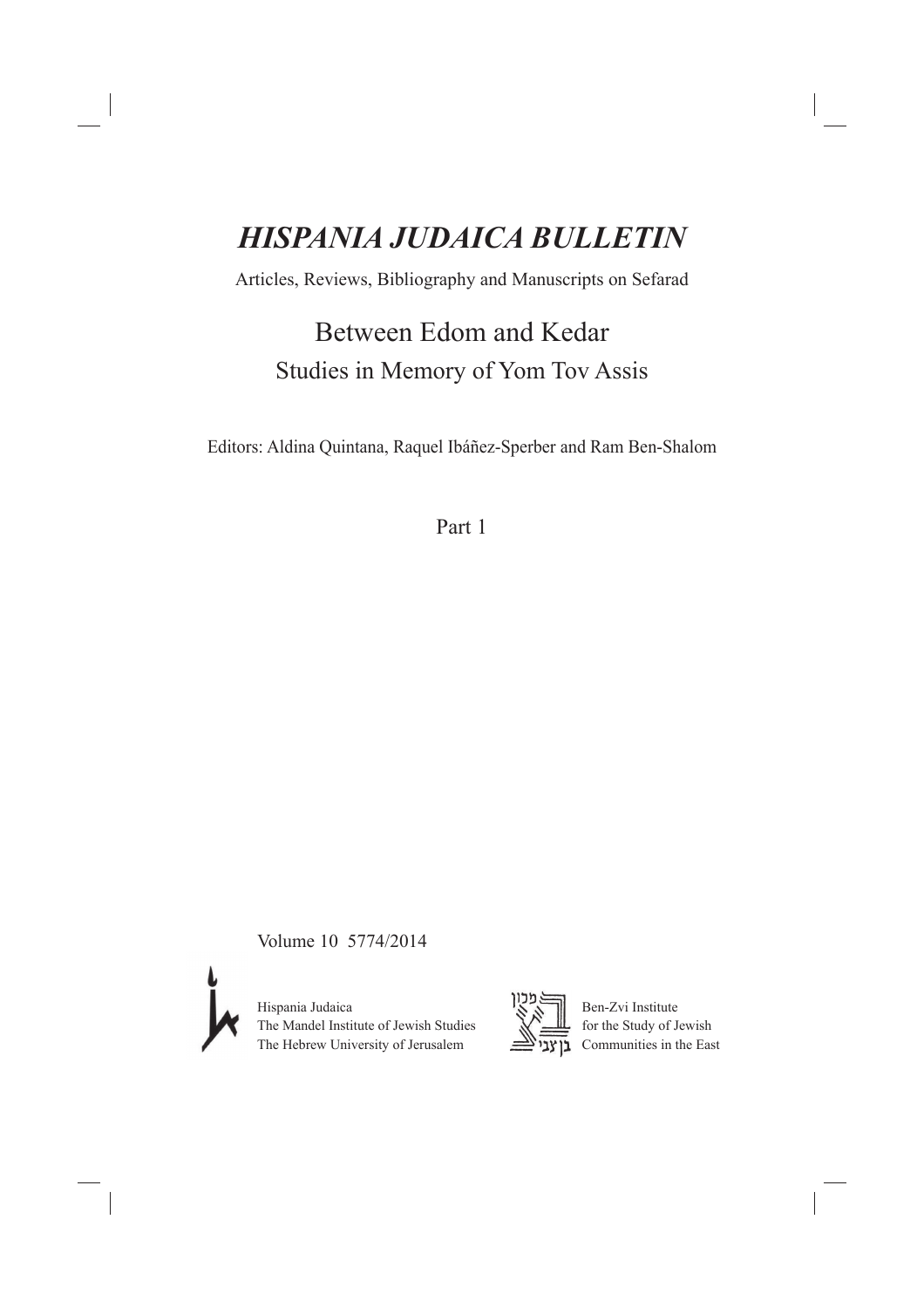## **Contents**

| Foreword                                                                                                                                                  | vii          |
|-----------------------------------------------------------------------------------------------------------------------------------------------------------|--------------|
| JOSÉ RAMÓN MAGDALENA NOM DE DÉU, Yom Tov Assis, maestro,<br>amigo y hermano                                                                               | $\mathbf{1}$ |
| <b>English and Spanish Section</b>                                                                                                                        |              |
| HARVEY J. HAMES, "Fear God, my Son, and King": Relations between<br>Nahmanides and King Jaime I at the Barcelona Disputation                              | 5            |
| JOSÉ HINOJOSA MONTALVO, Orfebres judíos en el Reino de Valencia                                                                                           | 21           |
| BENJAMIN R. GAMPEL, Royal Priorities: Duke Martí, the Riots against<br>the Jews of the Crown of Aragon and the "Blessed Passage to<br>Sicily" (1391-1392) | 35           |
| RAM BEN-SHALOM, The Innocent Converso: Identity and Rhetoric<br>in the <i>Igeret Orhit</i> Genre Following the Persecution of 1391                        | 55           |
| MIGUEL ÁNGEL MOTIS DOLADER, Los judíos de Mallén (Zaragoza)<br>en el siglo 15: Una aljama de realengo en la Encomienda de la<br>Orden del Hospital        | 75           |
| MOISÉS ORFALI, Provisions Relating to Jewish Moneylenders in the<br>Medieval Cortes of Castile-León                                                       | 93           |
| ELEAZAR GUTWIRTH, Town and Country in Medieval Spain                                                                                                      | 109          |
| NAHEM ILAN, "Do Not Talk Excessively With Women": A Study of<br><b>Selected Medieval Sefardic Commentaries</b>                                            | 127          |
| MOSHE IDEL, Mongol Invasions and Astrology: Two Sources of<br>Apocalyptic Elements in 13th Century Kabbalah                                               | 145          |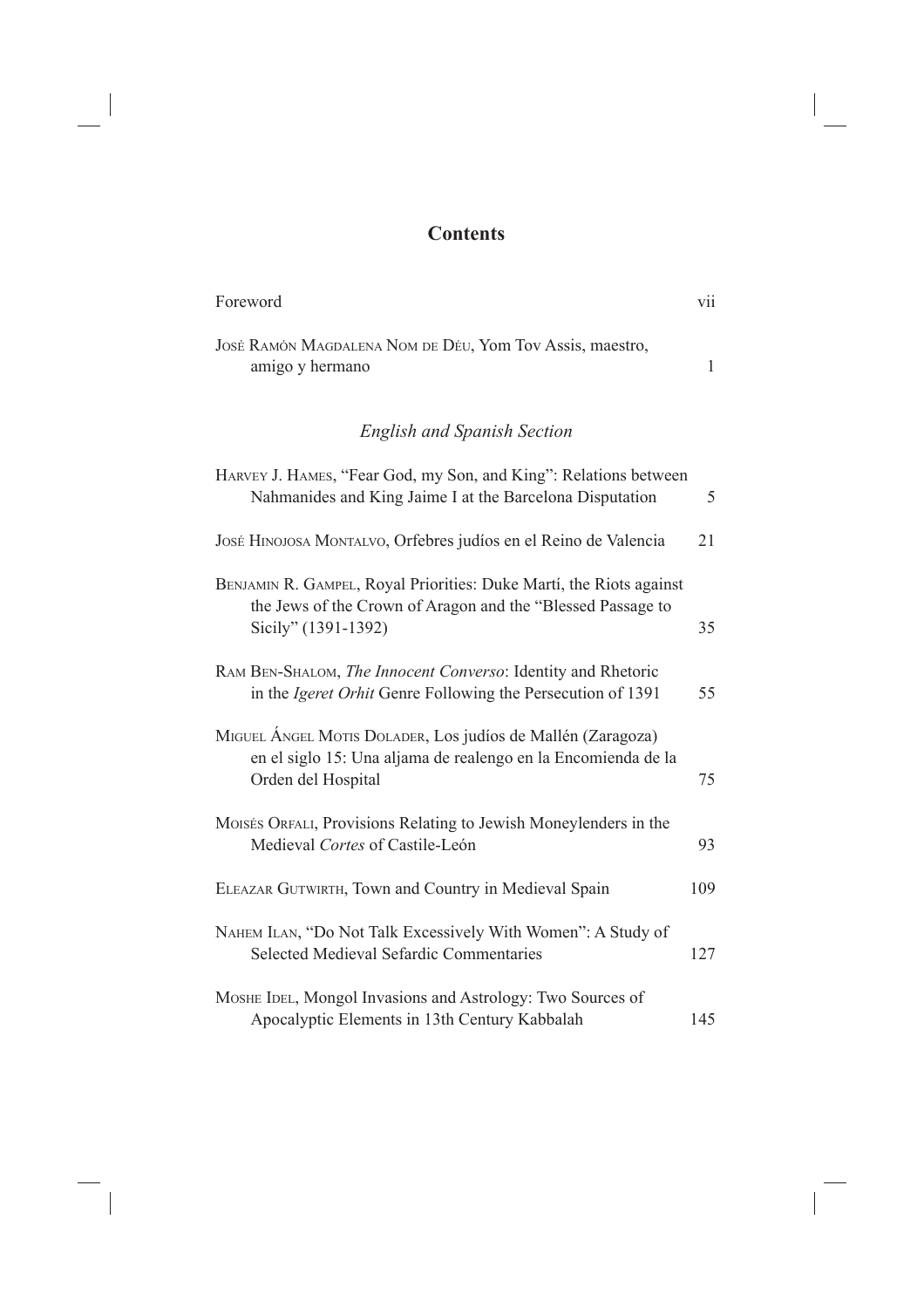| ERIC LAWEE, The Omnisignificant Imperative in Rashi<br>Supercommentary in Late Medieval Spain                                       | 169 |
|-------------------------------------------------------------------------------------------------------------------------------------|-----|
| JAMES W. NELSON NOVOA, Seneca in Sefarad on the Eve of the<br>Expulsion: A Fifteenth Century Senecan Florilegium in<br>Aljamiado    | 193 |
| VICTORIA ATLAS PRILUTSKY, Los Proverbios morales de Shem<br>Tov de Carrión, ¿para el rey o para el pueblo?                          | 209 |
| EDWIN SEROUSSI, Which Romance Songs did Iberian Jews Sing<br>in 1492?                                                               | 225 |
| CYRIL ASLANOV, Safārad as an Alternative Name for Hispania:<br>A Tentative Etymology                                                | 239 |
| IDAN PÉREZ, Nuevo fragmento de las Siete Partidas descubierto<br>en la Biblioteca Nacional de Israel                                | 251 |
| MERITXELL BLASCO ORELLANA, La Genizah Catalana. Relaciones<br>entre algunos documentos hebraicos de Barcelona, Gerona y<br>Perpiñán | 273 |
| MAURO PERANI, Manuscripts Brought to Italy by the Jews Exiled<br>in 1492: The Evidence of the "Italian Genizah"                     | 287 |
| <b>Authors</b>                                                                                                                      | 311 |
| <b>Author's Guidelines and Transliteration</b>                                                                                      | 312 |
| <b>Hebrew Section</b>                                                                                                               |     |
| YOSEF KAPLAN, Yom Tov Assis in memoriam                                                                                             | N   |
| AVRAHAM GROSSMAN, The Struggle against Abandonment of<br>Wives in Muslim Spain                                                      | ה   |

 $\overline{\phantom{a}}$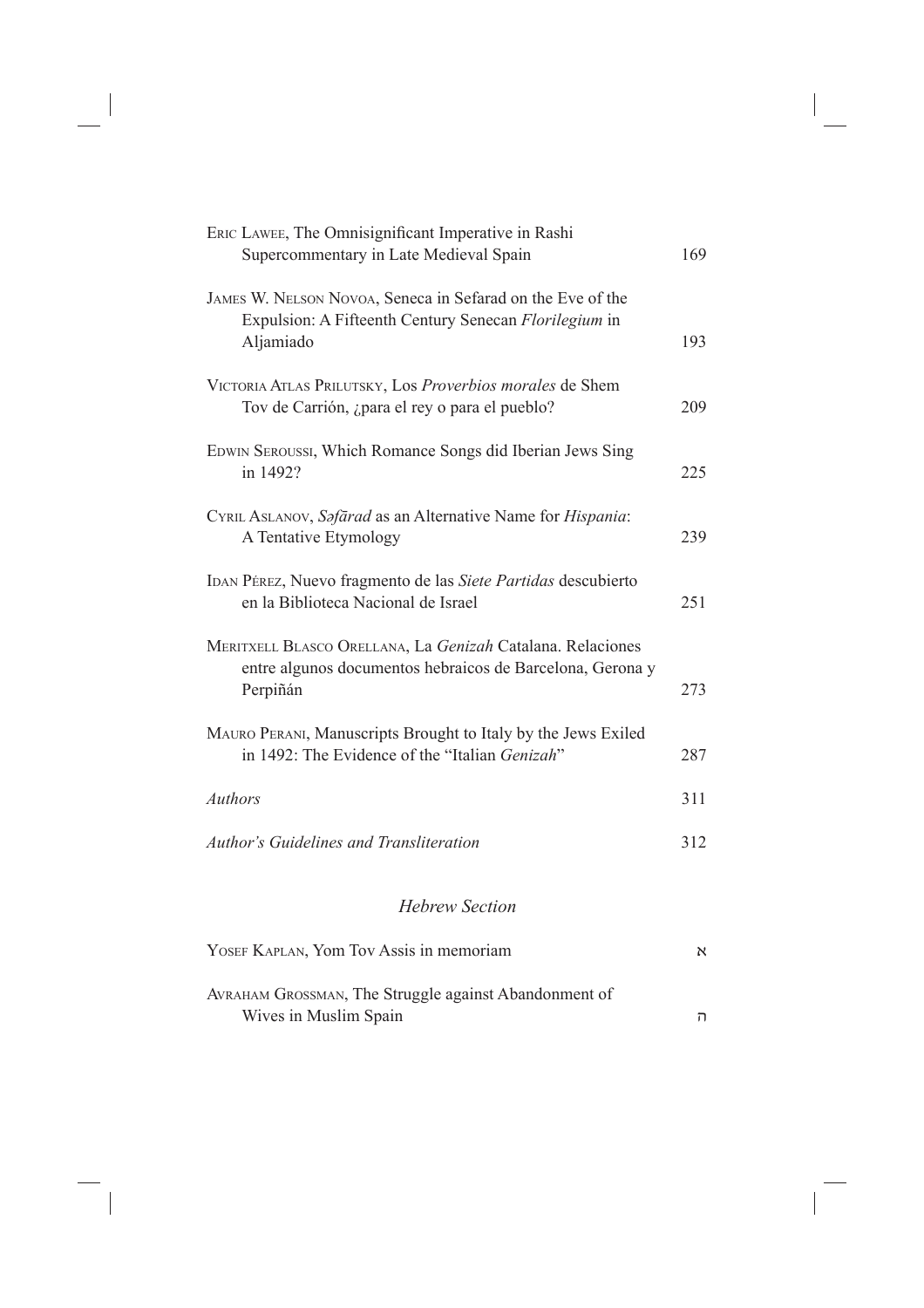| JOSEPH RAPOPORT, The Royal Administration and its Relations with<br>the Jewish Minority in the Kingdom of Navarre (1350-1425) | כא  |
|-------------------------------------------------------------------------------------------------------------------------------|-----|
| JOSEPH R. HACKER, From Northern Italy to Spain: The<br>Correspondence of the Sark Family in the 15th Century                  | לז  |
| HANNAH DAVIDSON, Wise Women and Male Problems: The Ribash<br>on Medical Efficacy                                              | סה  |
| ELIE Assis, Nahmanides' Approach to Song of Songs                                                                             | פג  |
| WARREN ZEV HARVEY, Hasdai Crescas' Relation to Nissim of Girona                                                               | צט  |
| YOSEF YAHALOM, A Romance Maqama: The Place of the "Speech of<br>Tuvia Ben Zedeqiah" in the History of the Hebrew Maqama       | רוג |
| YEHOSHUA GRANAT, The Voice of a Hebrew Poetess in Christian<br>Spain: On a Poem by Tolosana de la Caballería                  | קכט |

 $\mathbb{R}^{\mathbb{N}}$ 

 $\overline{\phantom{a}}_1$ 

 $\begin{array}{c} \hline \end{array}$ 

 $\frac{1}{\sqrt{2}}$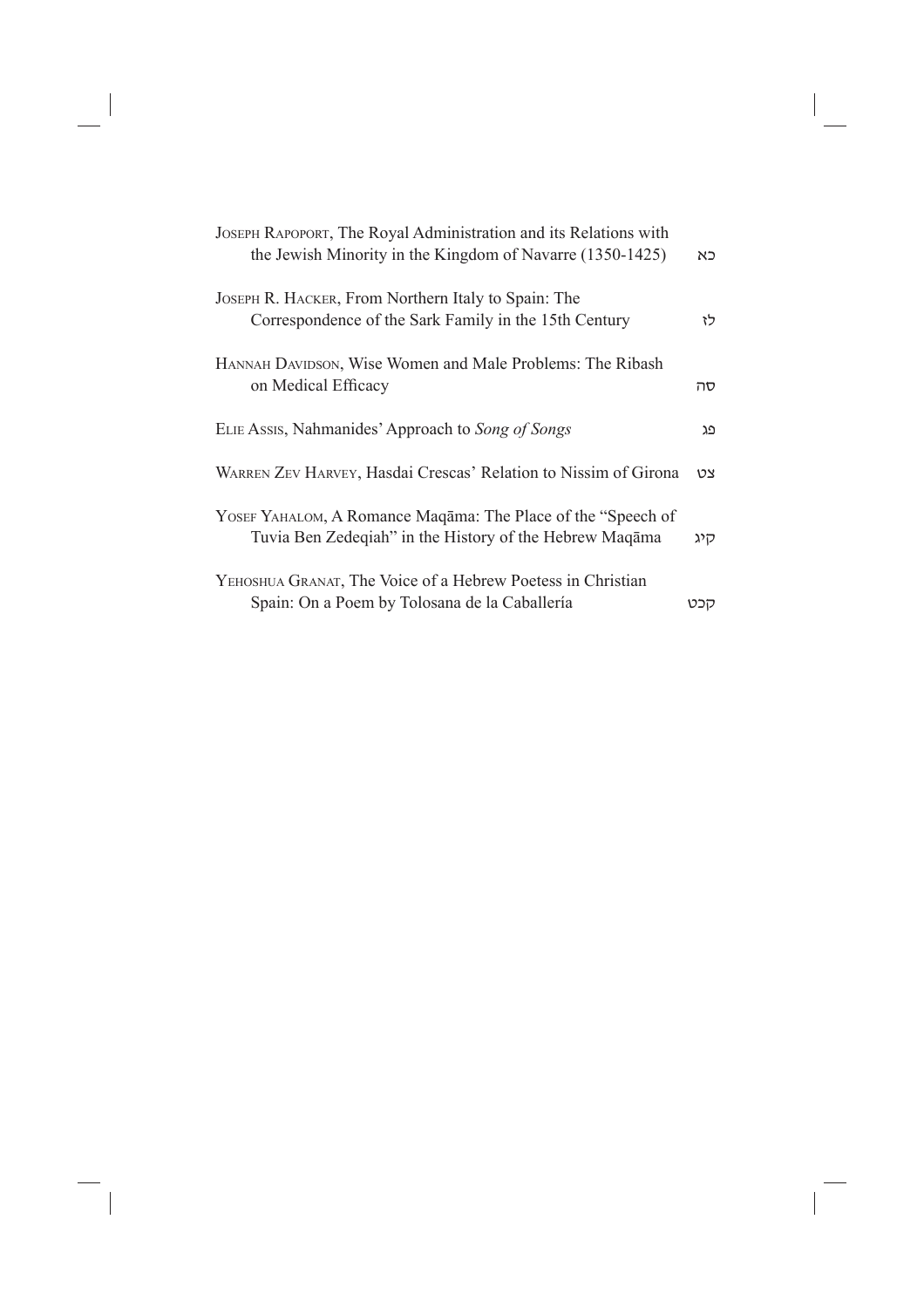## **Mongol Invasions and Astrology Two Sources of Apocalyptic Elements in 13th Century Kabbalah**

### Moshe Idel

*The present study deals with two main "proofs" offered by some Kabbalists in the 13th century for the beginning of redemption: the conquests of the Land of Israel in 1260 by the Mongol hords on the one hand, and the astrological calculations of the conjunction of Jupiter and Saturn conceived of as presiding changes in religion, on the other. In some cases the two topics are presented as connected to each other. The authors under scrutiny are R. Meshulam Dapiera of Barcelona, R. Yehudah ben Nisim ibn Malka, R. Abraham Abulafia, and a passage in the book of the Zohar. Ibn Malka's testimony is compared to the widespread Tripoli prophecy, a 13th century Christian apocalypse. Thus, a greater concern with messianism is displayed by Kabbalah in the second half of the 13th century than presented in scholarship.*

Early Kabbalah prior to 1240, and many forms of early medieval Jewish philosophy,<sup>1</sup> were only marginally interested in messianic apocalypticism.<sup>2</sup> The few occurrences of the terms Messiah and redemption in the first decades of the history of Kabbalah are quite modest, and indeed they do not touch upon

- 1 For some of the important surveys dealing mainly with the 13th century see Y. Liebes, Studies in Jewish Myth and Jewish Messianism, B. Stein, tr., Albany 1993; D. Schwartz, Messianism in Medieval Jewish Thought, Ramat Gan 1997 (Hebrew), and A. Hyman, *Eschatological Themes in Medieval Jewish Philosophy*, Milwaukee, Wisconsin 2002, and the texts adduced by S.M. Stern, Aristotle on the World State, Columbia, S.C. 1968, and S.O. Heller-Willensky, 'Messianism, Eschatology and Utopia in the Philosophical-Mystical Trend of Kabbalah of the 13th Century', *Messianism and Eschatology*, Z. Baras, ed., Jerusalem 1984, pp. 221-238 (Hebrew).
- 2 On the history and meanings of apocalypticism, which is not necessarily identical to messianism, see B. McGinn, *Visions of the End*, New York 1979, pp. 1-36; J.J. Collins, *The Apocalyptic Imagination, An Introduction in the Jewish Matrix of Christianity* New York 1987, pp. 1-17; A. Saldarini, 'Apocalyptic and Rabbinic Literature', Catholic Biblical Quarterly 37, 3 (1975), pp. 348-358; Idem, 'Uses of Apocalyptic in the Mishnah and Tosefta', Catholic Biblical Quarterly 39, 3 (1977), pp. 396-409; P. Schäfer, Studien zur Geschichte und Theologie des rabbinischen Judentums, Leiden 1978, pp. 37-43; M. Steinschneider, 'Apocalypsen mit polemischer Tendenz',

[*Hispania Judaica*@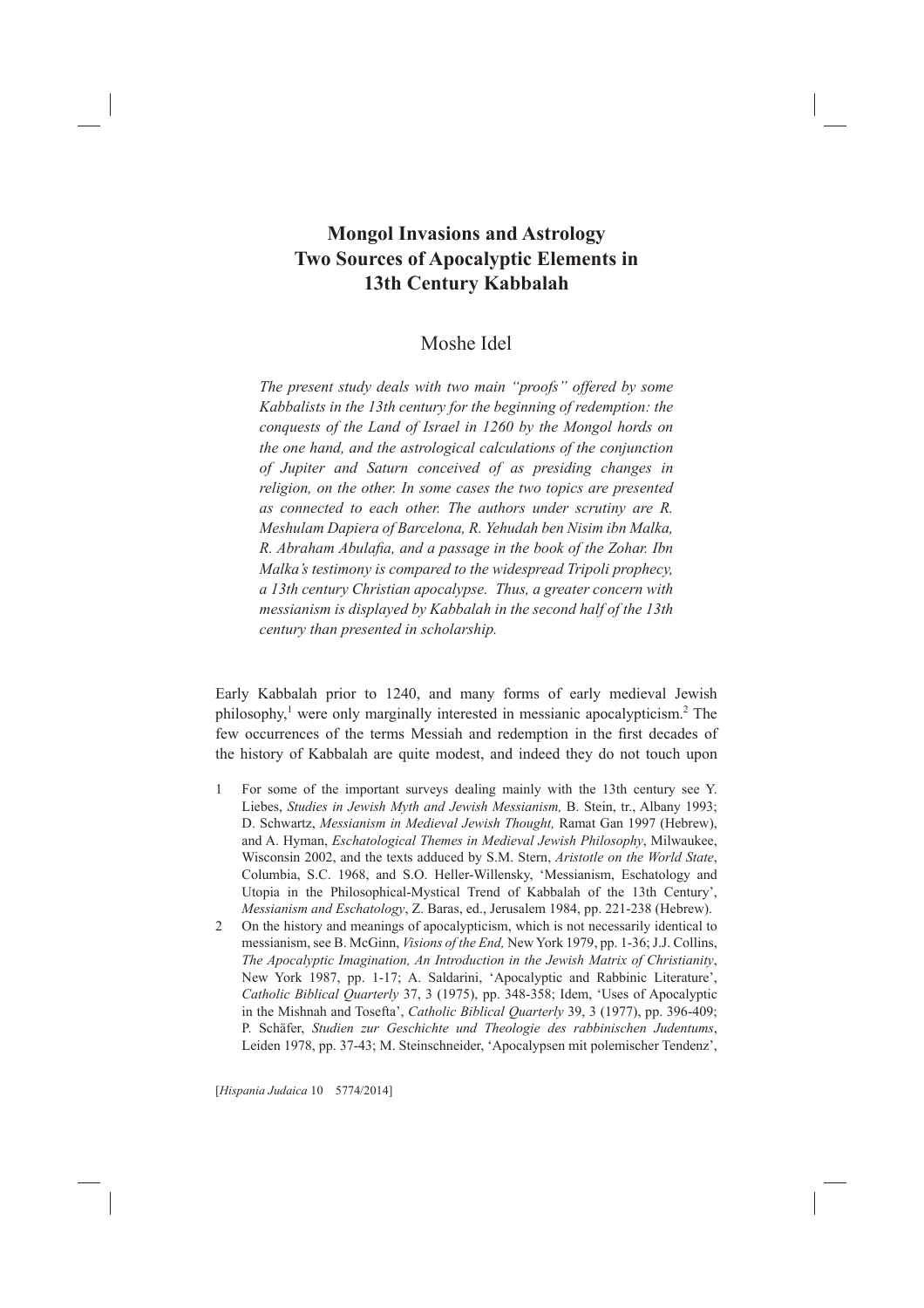the core topics of the first Provencal and Catalan Kabbalistic writings. In this respect. Gershom Scholem's diagnosis of the indifference of early Kabbalists to apocalypticism is correct, but only insofar as the decades prior to 1240 are concerned.<sup>3</sup> This, however, is not really a case of indifference toward eschatology and messianism in general in this period.<sup>4</sup> Interestingly enough, the potential apocalyptic significance of the year 1240, which corresponds to the Jewish year  $5000 - a$  real millennium – was not exploited by Kabbalists, though it appears in eschatological discussions of Ashkenazic writers during the first part of the 13th century. $5$ 

However, in addition to the special status of the Christian year 1240 in the Jewish calendar, this year is also connected to an historical event which had a profound impact in Europe: the invasion of Mongol tribes in Eastern Europe. This means that for some Jews, the beginning of the sixth millennium was

Zeitschrift der Deutschen Morgaenlaendischen Gesellschaft 28 (1874), pp. 627-659; 29 (1875), pp.162-166; S. Sharot, Messianism, Mysticism, and Magic. A Sociological Analysis of Jewish Religious Movements, Chapel Hill 1982, pp. 9-26, 45-60; J. Bloch, On the Apocalyptic in Judaism, Philadelphia 1952; M. Goldish and R.H. Popkin, eds., Millenarianism and Messianism in Early Modern European Culture, vol. 1: Jewish Messianism in the Early Modern World, Dordrecht 2001; J. Dan, Apocalypse Then and Now, Tel Aviv 2000, pp. 253-263 (Hebrew), and M. Goldish, The Sabbatean Prophets, Cambridge 2004, especially pp. 12-13, 79-80; J.B. Agus, 'The Messianic Ideal and the Apocalyptic Vision', Judaism 32 (1983), pp. 205-214. See also the bibliography adduced by M. Idel, Messianic Mystics, New Haven 1998, p. 328 notes 3 and 10, and Idem, 'Jewish Apocalypticism: 670-1670', The Encyclopedia of Apocalypticism, vol. 2, J. J. Collins et al., eds., New York, London 1998, pp. 204-237, and 'On Apocalypticism in Judaism', Progress, Apocalypse, and Completion of History and Life After Death of the Human Person in the World Religions, P. Koslowski, ed., Dordrecht, Boston, London 2002, pp. 40-74.

G. Scholem, The Messianic Idea in Judaism, New York 1972, pp. 38-39, Idem, 3 Sabbatai Sevi, the Mystical Messiah, tr. R.J.Z. Werblowsky, Princeton 1973, p. 15.

See, e.g., H. Pedaya, Name and Sanctuary in the Teaching of R. Isaac the Blind, Jerusalem 2001 (Hebrew) and M. Idel, 'Commentaries on the Secret of 'Ibbur in 13th Century Kabbalah and their Significance for the Understanding of the Kabbalah at its Inception and its Development', Daat 73 (2012), pp. 13-14 (Hebrew).

<sup>5</sup> For the apocalyptic nature of the expectations in Ashkenaz in the first part of the 13th century and the various reasons for such intensified expectations, including the rumors concerning the Mongols, see I.J. Yuval, 'Jewish Messianic Expectations towards 1240 and Christian Reactions', Toward the Millennium: Messianic Expectations from the Bible to Waco, P. Schäfer and M.R. Cohen, eds., Leiden 1998, pp. 105-122, and his "Two Nations in Your Womb": Perceptions of Jews and Christians, Tel Aviv 2000, pp. 293-297 (Hebrew). There the reader will also find a comprehensive bibliography dealing with the Mongols and the Jews in this period, namely before 1240, which will not be repeated here, since it does not deal with Kabbalistic material and concerns basically Ashkenazic Judaism.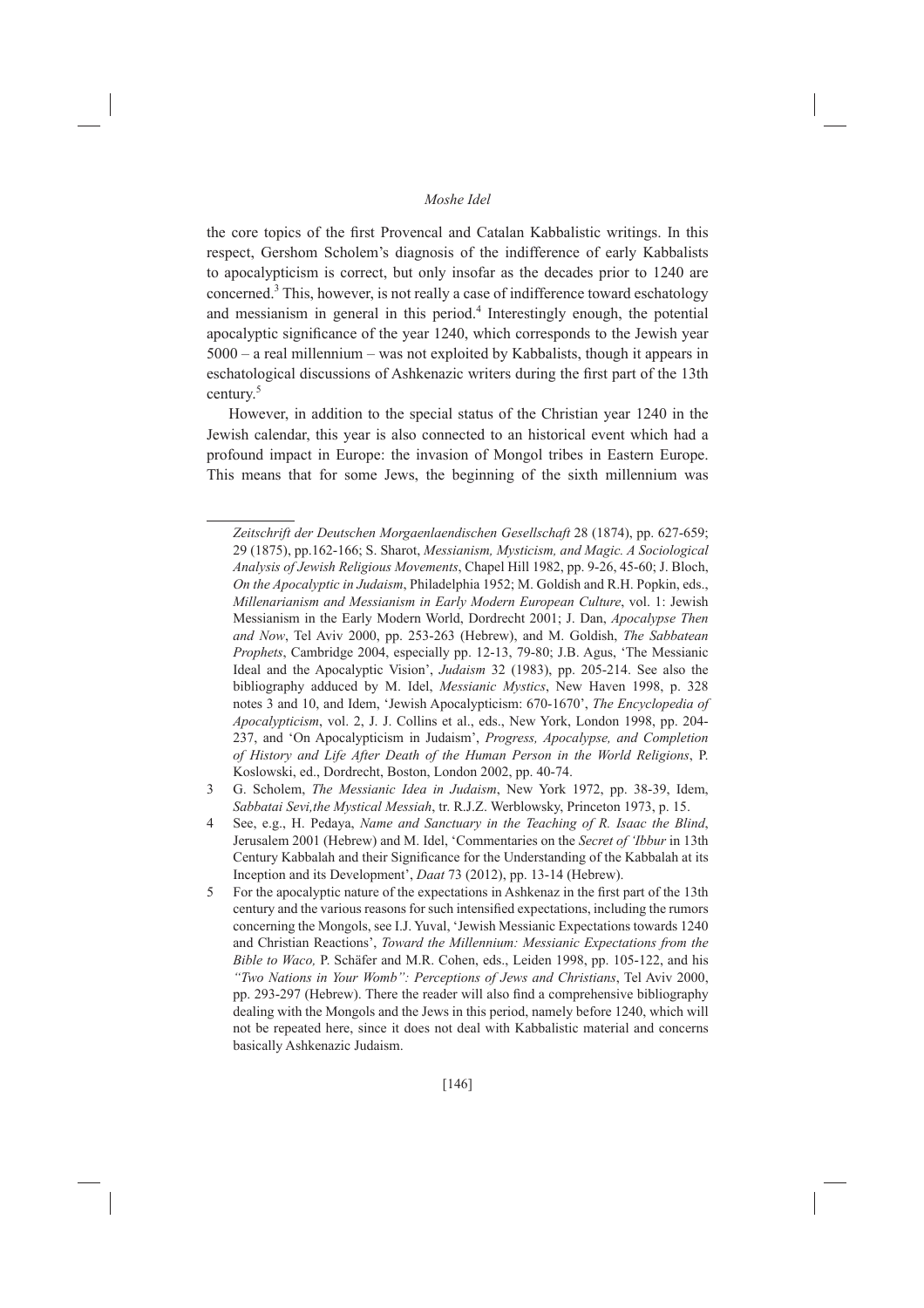accompanied by apocalyptic rumors as to the end of Christianity.<sup>6</sup> The belief that global military conflagrations were the Gog and Magog apocalyptic battles was the "natural" conclusion from a reading of the traditional apocalyptic literature that was produced in the period between the 6th and the 10th centuries.

The arrival of hordes of Mongols – other than those that had arrived in Eastern Europe and so terrified Christian Europe before 1240 – some few years later, prior to 1260, in Iraq, Syria and the Land of Israel and their conquest of great parts of the Land of Israel, including Jerusalem, made a great impression upon the Jews in Spain. It should therefore be considered as one of the major catalysts of the renewed interest in a more active attitude to apocalyptic messianism among Jews there,<sup>7</sup> especially some of the Kabbalists active in the second part of the 13th century. The first scholar who pointed out the surge of messianic aspirations during a single generation in the second part of the 13th century was the historian Heinrich Graetz.<sup>8</sup> However, he did not address the issue of the rumors about the Mongols and the development of Kabbalah. Indeed, from the phenomenological point of view, the situation changes rather drastically after the middle of the 13th century, and we witness several short apocalypses in the few decades before 1300, written by Kabbalists of Spanish origin, unlike what happened earlier in the case of the Ashkenazic writers. Below I shall try to point out the possible impact of the rumors on some Kabbalists of the second part of the 13th century.

#### R. Meshulam ben Shelomo Dapiera

The poet R. Meshulamben Shelomo Dapiera, an inhabitant of Gerona<sup>9</sup> and

- For the Tripoli prophecy see the comprehensive monograph of R.E. Lerner, The 6 Power of Prophecy: The Cedar of Lebanon Vision from the Mongol Onslaught to the Dawn of the Enlightenment, Berkeley, Los Angeles 1983.
- $\tau$ On fears and expectations provoked by the Mongolian invasion see, especially, A.Z. Aescoly, Jewish Messianic Movements, Y. Even Shmuel, ed., 2nd ed., Jerusalem 1987, pp. 167, 212-215. See also the introduction of M. Idel to this edition, p. 15, and in Idem, Messianic Mystics, New Haven 1998, pp. 8, 363-364, note 11.
- $\mathsf{R}$ See H. Graetz, 'The Stages in the Evolution of the Messianic Belief', Heinrich Graetz, The Structure of Jewish History and Other Essays, I. Schorsch, ed., New York 1975, p. 166, without however attempting to offer any explanation of this phenomenon. See also Harkabbi's appendix 7 to H. Graetz, Divrei Yimei Israel, tr. Sh.P. Rabinovich, vol. 5, Warsaw 1897, pp. 373-375 (Hebrew), who attempts to describe some of the apocalyptic treatises attributed to R. Shim'on bar Yohai - written in fact earlier against the eschatological ambiance of the middle 13th century Mongol invasions.
- $\mathbf{Q}$ On this poet and his other poems see H. Brody, 'Poems of R. Meshulam ben Shelomo da Piera', Studies of the Research Institute for Jewish Poetry in Jerusalem 4 (1938), pp. 1-118 (Hebrew); E. Fleischer, "The Gerona School" of Hebrew Poetry', Rabbi Moses Nahmanides (Ramban): Explorations in His Religious and Literary Virtuosity,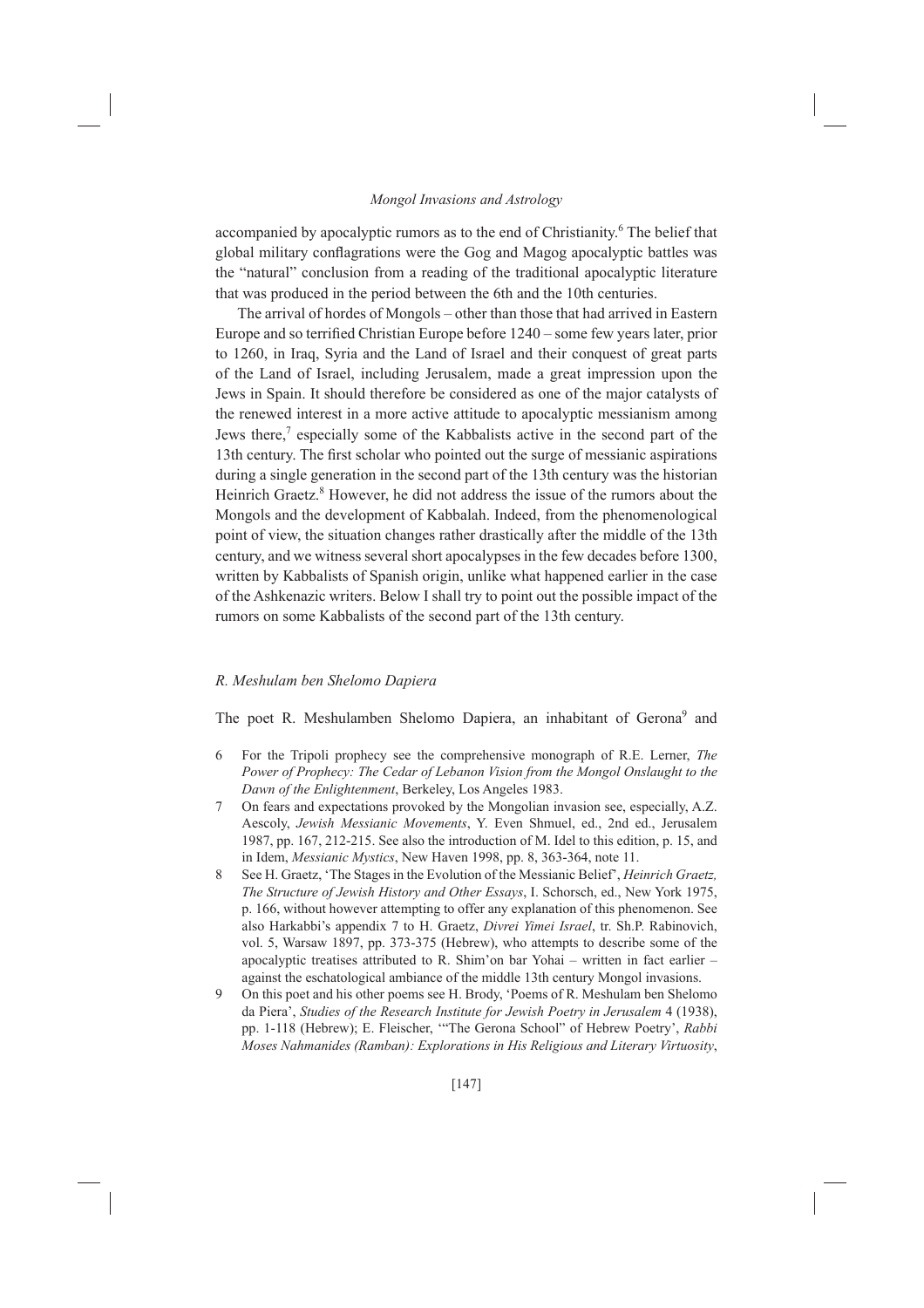someone who was close to three major Kabbalists active in that city,<sup>10</sup> knew that "at the limit of Ashkenaz, cities are terrified, some of them being afraid of the sword".<sup>11</sup> Writing in the summer of 1260 this author was aware of the panic that prevailed among Christians in Germany due to the invasion of the Mongols in Eastern Europe and also, as we shall see below, due to their victories in the Middle East. An example of the nexus between the rumors regarding the Mongols and the heightening of the eschatological expectations finds expression in R. Meshulam Dapiera's poem:

There is a witness to Redemption / and vision  $[we-hezvon]$  and legends widespread, $^{12}$ 

And the kingdom will be renewed in our days / for the lost nation and the dispersed communities,

And an offering will be brought to the son of David and Ishai / and donations, to My secretaries and My officers,

And My Temple will be built up and consolidated...

The tribes that were dispersed in the ancient days / Now they have left the country of their sojourn,<sup>13</sup>

And the sign that they were sent by God is / that many princes are afraid. And their [the tribes'] time has come / to [perform] an act of great redemption and they have [already] passed the passages.

I. Twersky, ed., Cambridge, Mass. 1982, pp. 35-49, especially p. 37, and M. Kriegel, 'The Reckonings of Nahmanides and Arnold of Villanova: On the Early Contacts between Christian Millenarianism and Jewish Messianism', Jewish History 26 (2012), pp. 17-40, especially p. 25 and the accompanying endnotes.

<sup>10</sup> See G. Scholem, Origins of the Kabbalah, tr. A. Arkush, R.Z.J. Werblowsky, ed., Philadelphia, Princeton 1987, pp. 408-410; M. Idel, "'In a Whisper": On Transmission of Shi'ur Qomah and Kabbalistic Secrets in Jewish Mysticism', Rivista di storia e *letteratura religiosa* 47, 3 (2011), pp. 462-464. On da Piera and the Geronese Kabbalists see also M. Idel, 'Nahmanides: Kabbalah, Halakhah and Spiritual Leadership', Jewish Mystical Leaders and Leadership, M. Idel and M. Ostow, eds., Northvale 1998, pp.  $21 - 23$ 

<sup>11</sup> See the text, originally printed by Chaim Schirmann in 1940 in the newspaper Ha-Aretz, and reproduced in his Hebrew Poetry in Sefarad and in Provence, vol. 2, Jerusalem, Tel Aviv 1956, pp. 317-318 (Hebrew), and in A.Z. Aescoly, Jewish Messianic Movements, p. 214. For a discussion of it see J. Schirmann, The History of Hebrew Poetry in Christian Spain and Southern France, E. Fleischer, ed., Jerusalem 1997, pp. 317-319 (Hebrew).

<sup>12</sup> The Hebrew is *be-fi rabim shegurot* that may be translated literally: "found commonly in the mouth of many people".

<sup>13</sup> This is a hint at the common misunderstanding of the Mongols as the ten lost Jewish tribes, who allegedly left the region beyond the mythical river of Sambatyon, as part of the messianic redemption.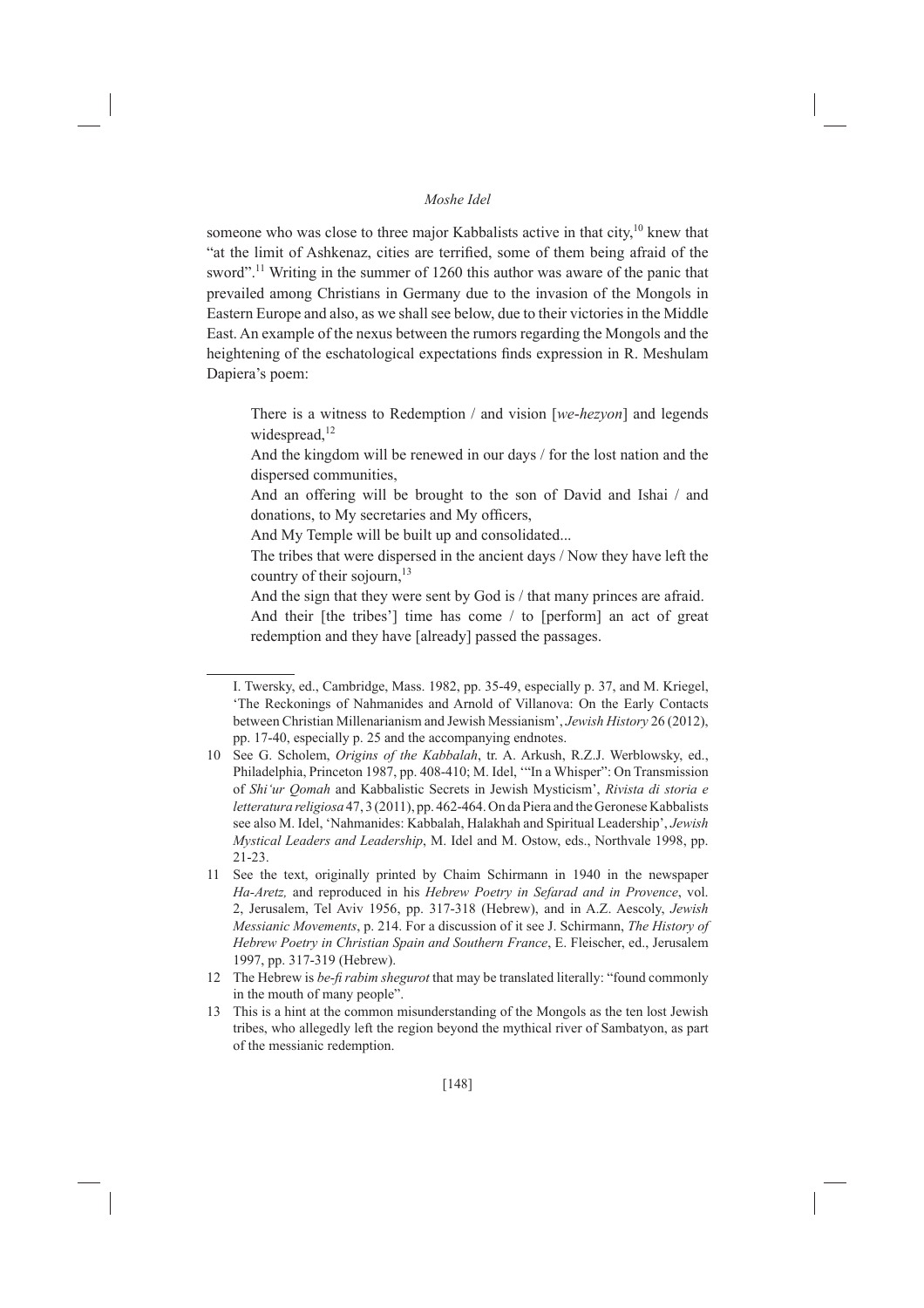See how

Babylonia<sup>14</sup> was seized, and Aleppo/ and Damascus, and the towns were devastated.<sup>15</sup>

There can be no doubt that in mentioning the seizing of "Babylonia" and Syrian towns and the devastation of their cities, the poet is referring to the invasion of the Mongols between 1258 and March 1260. Moreover, this event is explicitly envisioned as part of an eschatological scheme, which mentions explicitly both the coming of the Messiah and the rebuilding of the Temple in Jerusalem in the imminent future. The poet writes that "My redeemer [goali] broke the mountains that separate", in a context that refers to the legendary river Sambatyon.<sup>16</sup> The Mongols are conceived of as the Ten Lost Tribes, and are designated the "hidden ones" – ha-Genuzim.<sup>17</sup> As we learn from the first-cited verse, the rumors concerning the Tribes were quite "widespread". The vision mentioned there may reflect some revelation related to these rumors and legends. The poet explicitly indicates that the Temple will be rebuilt and the sacrifices renewed, and the belief in the imminent construction of the Temple is expressed again later on in the same poem. It would seem to be no exaggeration to describe R. Meshulam's tone in this poem as that of acute messianism. The Tribes are depicted as the messengers of God, who is the speaker through out these verses.

Before turning to the revelatory – one of the meanings of apocalypse – tone, note should be made of the Hebrew term translated here as "passages" - ma'abarot - which means passages over a river. Indeed a river is mentioned shortly afterwards in the poem, and it seems quite plausible that the poet is hinting at the Sambatyon river, which allegedly surrounds the Ten Lost Tribes and does not allow them to return to the "civilised" world. The Tribes' arrival at the passages over the river is an implicit hint of the imminent redemption. The poem from which the above lines were quoted was composed, so scholars assume, not before the summer of 1260 in Catalonia.

This is unequivocal evidence of the messianic excitation that the rumors provoked among Jews in Northern Spain. Dapiera's testimony refers to rumors and aspirations without connecting them to broader speculative systems – astrological, philosophical or Kabbalistic. However, it should be pointed out that the discussions of the messianic role of the Mongols do not constitute a topic in themselves, but are part of a larger poem dealing with religious topics, and just before the occurrence of the passages adduced above, Dapiera writes that "All my

<sup>14</sup> I assume that the fall of Baghdad is mentioned here.

<sup>15</sup> A.Z. Aescoly, Jewish Messianic Movements, p. 214.

<sup>16</sup> Ibid

<sup>17</sup> Ibid., p. 215. See also R.E. Lerner, *The Powers of Prophecy*, pp. 21-23.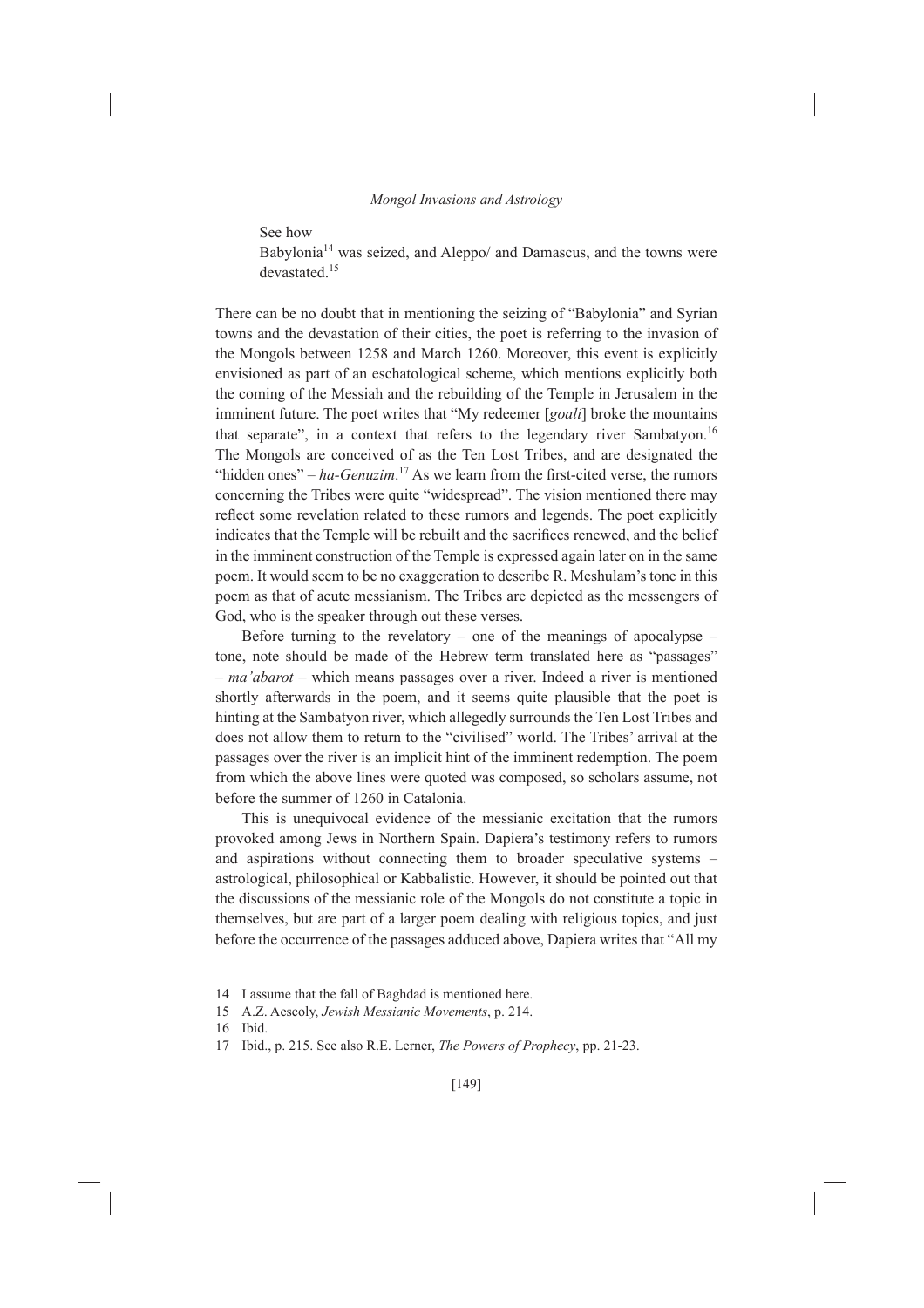desire is to teach the secret of resurrection – and I learned hidden things about it".<sup>18</sup> This means that he concatenated the apocalyptic understanding of the Mongol invasion with a traditional eschatological theme – the resurrection of the body – though it is not clear how exactly he understood the latter concept. In general, as mentioned above, the poet claims that he inherited secret traditions, some of them from Kabbalists.

The poet gave expression to what may be called a more popular vision of imagohistory, namely the understanding of the present by means of images found in the traditional eschatological reservoir. Much of the crucial images here – the redeemer, the Tribes and the river – are impositions that have nothing to do with the historical events they attempt to understand or explain.

#### R. Yehudah ben Nisim ibn Malka's Mongols and the Tripoli-Prophecy

Dapiera's somewhat younger contemporary, R. Yehudah ben Nisim ibn Malka,<sup>19</sup> was a Kabbalist with a strong penchant to astrology who was most probably active in the 1260s, perhaps in Northern Africa, and was also aware of the Mongol invasions. He, too, conceived of them as part of the eschatological scenario to be actualized already in his lifetime.<sup>20</sup> In an interesting passage he wrote:

When the rumor of the nation that dwells over the sea, which is called the Tatars, increases with us the expectations of our nation as to what God

- 18 H. Shirman, Hebrew Poetry in Sefarad and in Provence, Jerusalem 1954, p. 317 (Hebrew). The mentioning of resurrection may well be connected to the famous controversy on resurrection related to Maimonides, as Dapiera was one of the critiques of the Jewish philosopher.
- 19 On this author and his views on astrology see G. Vajda, Juda ben Nissim ibn Malka, philosophe juif marocain, Paris 1954, pp. 45-46, 136-141, 143, and his 'La Doctrine Astrologique de Juda ben Nisim ibn Malka', Homenaje a Millás Vallicrosa, vol. 2, Barcelona 1956, pp. 483-500. On Kabbalah and astrology in general see J. Halbronn, Le Monde juif et l'Astrologie, Milano 1985, pp. 289-334; R. Kiener, 'Astrology in Jewish Mysticism from the Sefer Yeşira to the Zohar', Jerusalem Studies in Jewish Thought 6 (1987), pp. 1-42; on the importance of astrological-magical terminology for the better understanding of Kabbalah and Hasidism in general see also M. Idel, Hasidism: Between Ecstasy and Magic, Albany 1995, index s.v. Astrology.
- 20 See the manuscript document extant in a unique manuscript in the Jewish Theological Seminary of America Library in New York, part of which has been printed and analyzed in M. Idel, 'The Beginnings of the Kabbalah in North Africa? The Forgotten Document of R. Yehudah ben Nissim ibn Malka', Pe'amim 43 (1990), pp. 8-12 (Hebrew). For more on debates related to the time of ibn Malka see A. Afterman, The Intentions of Prayers in Early Ecstatic Kabbalah: A Study and Critical Edition of an Anonymous Commentary to the Prayers, Los Angeles 2004, pp. 23-34 (Hebrew).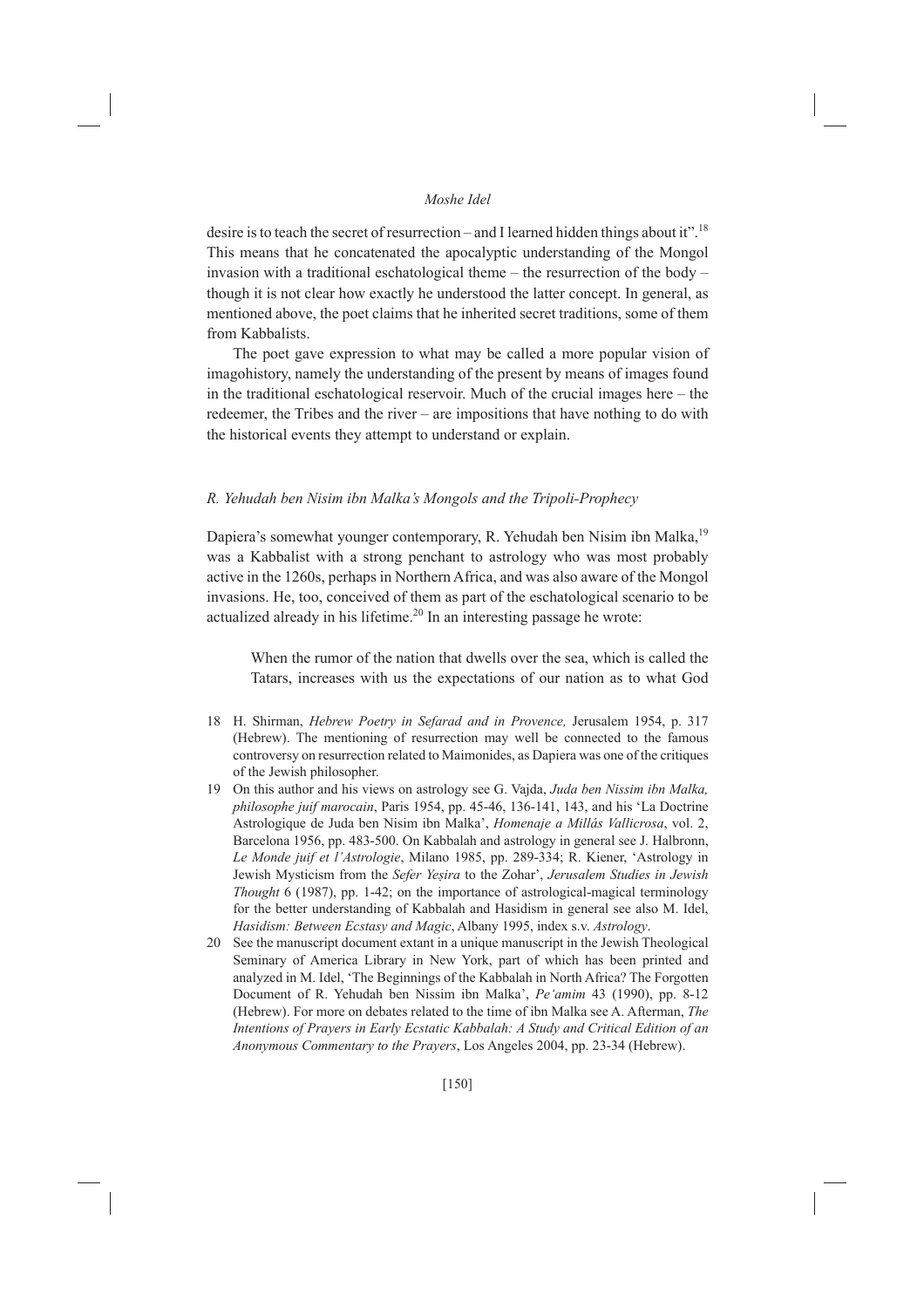intended, $21$  by His mercy, to see that many people speak on the topic of religions, saving that the time is close, all these motivated me to search and inquire into the path of the stars to whom power was given, and they are innovating things in our world in accordance to the will of the Creator, blessed be He. And the desire of the ancient ones was to search and inquire, before anything else, into the conjunction of the heavy planets, namely Saturn and Jupiter.<sup>22</sup>

The texts and the events referred to above relate to the early sixties of the 13th century. The apocalyptic dimensions are represented by the great conjunction of the two planets, which was seen as related to a profound change in religion, a well-known topos in the Middle Ages.<sup>23</sup> The conjunction would take place over a period of eleven years, between 1265-1276, and ibn Malka mentions eleven years explicitly; and it would be accompanied by wars, which would be followed by a messianic age,<sup>24</sup> and the author explicitly mentions that at that time, the religion of Israel will prevail.<sup>25</sup> What is especially important in the above passages is the connection between the historical event, the astrological speculations and the messianic hopes. Interestingly enough, ibn Malka mentions that he was asked by some of his friends to inquire how the astrological data point in favor of the Jews, and elsewhere he claims that what he wrote he had grasped through his intellect; in other cases too he claimed that he had "seen", i.e., understood.<sup>26</sup> Thus, we have an insight into the emergence of some aspects of the document. Unfortunately, we do not know where it was composed, but given the fact that the document contains dates referring to the Christian calendar and names of months in a Roman language, I assume it was written in Spain.

- 21 The word in the manuscript is not so clear here.
- 22 M. Idel, 'The Beginnings', p. 8.
- 23 A. Marx, 'An Article on the Year of Redemption', Ha-Tzofeh le-Hokhmat Yisrael 5 (1921), p. 198 (Hebrew), mentioning the *coniunctio maxima* between Saturn and Jupiter. G. Vajda, Recherches sur la philosophie et la Kabbale dans la pensée juive du Moyen Age (Études Juives 3), Paris 1962, p. 264; J. Halbronn, Le Monde juif et l'Astrologie, pp. 139-142, 156-159; R. Abraham bar Hiyya, Sefer Megilat ha-Megaleh, A. Poznanski and J. Guttmann, eds., Berlin 1924, pp. 119, 128, 153-154, and M. Beit-Arié and M. Idel, 'An Essay on the End and Astrology by R. Abraham Zacut', Kiryat Sefer 54 (1979), pp. 174-194 (Hebrew); Ibid. pp. 825-826, and M. Idel, Saturn's Jews: On the Witches' Sabbat and Sabbateanism, New York 2011, passim. On the origin of religions as linked to the great conjunctions of Saturn and Jupiter see O. Loth, 'Al-Kindials Astrolog', Morgenländische Studien, Festschrift für Dr. Fleischer, Leipzig 1875, pp. 263-309; F.A. de Armas, 'Saturn in Conjunction: From Albumasar to Lope de Vega', in Saturn from Antiquity to the Renaissance, Ottawa 1992, pp. 151-171.
- 24 M. Idel, 'The Beginnings', p. 11.
- 25 Ibid.
- 26 Ibid., pp. 7, 11.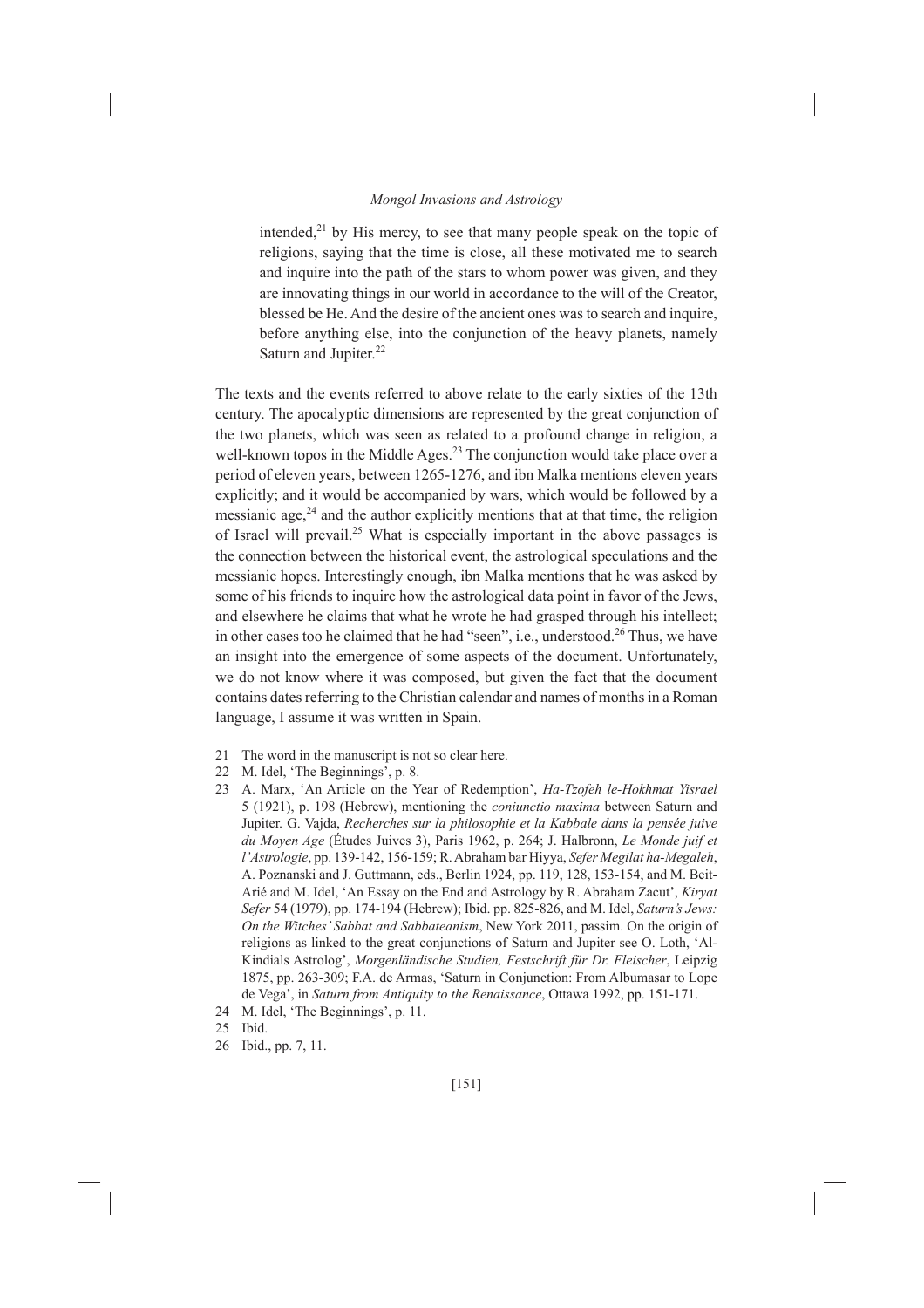Ibn Malka's connection between the Mongols, astrology and the change in religion is very reminiscent of the view found in a contemporary apocalypse known as the "Cedars of Lebanon" or according to a somewhat later version, although still in the late 13th century, known as the Tripoli Prophecy:

The tall Cedar of Lebanon will be felled. Mars will prevail over Saturn and Jupiter. Saturn will waylay Jupiter in all things. Within eleven years there will be one God and one monarchy. The second god has gone. The sons of Israel will be liberated from captivity [a captivitate]. A certain people called "without a head" or reputed to be wanderers, will come. Woe to the clergy. A new order thrives: if it should fall, woe to the Church. There will be many battles in the world. There will be mutations of faith, of laws, and of kingdoms. The land of the Saracens will be destroyed.<sup>27</sup>

I discern in this short passage a linkage between changes in religion, namely, the mutations of faith and of law, and more than implicitly, an astrological vision, as found also in ibn Malka. Moreover, in both cases "eleven years" is mentioned explicitly. The mention of the "captivity" of the sons of Israel may refer to the Ten Lost Tribes imagined to be imprisoned behind the Sambatyon River. It may well be that here we have some form of Jewish influence on the Christian apocalypse, since the redemption of the Jews is explicitly mentioned. If I am correct in this conjecture, the Mongol-astrological connection was known in more than one continent. Again, if my proposal that a significant affinity be seen between the text of ibn Malka and the Christian apocalypse is accepted, we have an example of an impact of Jewish apocalypticism on a major Christian apocalyptic document.<sup>28</sup>

In any case, the messianic expectations were also related to astrological calculations in the same period. R. Moshe ben Yehudah, the fairly unknown author of Commentary on the Hebrew Alphabet – a treatise widespread in manuscripts – wrote that "all [the data] amount to five thousands and twenty years, [=1260] and [then] the rule of Saturn [Shabatai] will commence and during it our redemption will be with the help of Shaday, blessed be His Name".<sup>29</sup> It should be mentioned that precisely in this period, the middle of the 13th century, another testimony predicted the advent of the Messiah in the year 1260.<sup>30</sup> There can be no doubt as

- See also the possible impact of Judaism on Joachim da Fiore, cf. R.E. Lerner, The 28 Feast of Saint Abraham, Medieval Millenarians and the Jews, Philadelphia 2001, and. M. Idel, R. Abraham Abulafia's Writings and Doctrine, Ph. D. Thesis, The Hebrew University of Jerusalem 1976, p. 134 (Hebrew).
- Ms. Paris, Bibliotèque Nationale 71, fol. 66b and see also Ibid., fol. 66a. 29
- 30 See A. Toaff, 'Hints at a Messianic Movement in Rome in the Year 1260/61', Bar Ilan, Sefer ha-Shanah 14,15 (1977), pp. 114-121 (Hebrew).

<sup>27</sup> According to the translation of R.E. Lerner, The Power of Prophecy, pp. 16, 200-202.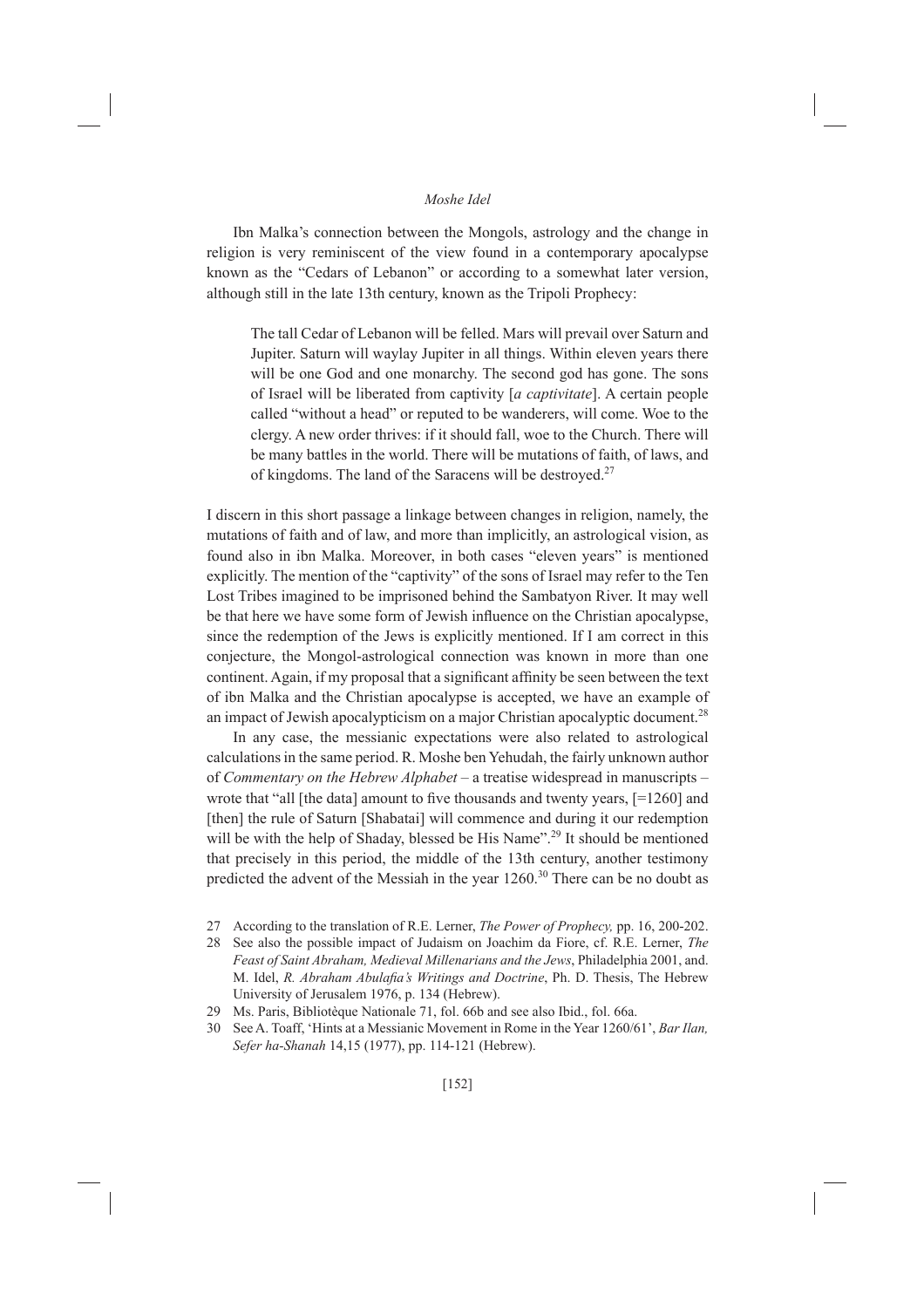to the existence of a significant cluster of messianic and apocalyptic discussions in some parts of the Jewish world connected to 1260; let me turn now to another of these.

#### R. Abraham ben Shemuel Abulafia

R. Abraham Abulafia [1240-c.1291], the author of Sefer ha-Ot, the Book of the Sign was a Kabbalist who claimed that he was both a prophet and a Messiah, and he composed one of the few and most important Jewish apocalypses in the Middle Ages.<sup>31</sup> Unlike other authors active in Europe who were acquainted with the Mongols from hearsay and vague rumors, Abulafia was intrigued by these rumors and went in search of the Mongolian hordes, which had invaded the Middle East and conquered Jerusalem. At the age of twenty, presumably inspired by a divine revelation, he went from Tudela to seek the Sambatyon River, and for this purpose he made a trip to the Land of Israel in  $1260$ <sup>32</sup> when the Mongols were already occupying a substantial part of it. He presumably believed, in a manner reminiscent of his older Catalan contemporary Dapiera, that these newlyarrived armies were none other than the Ten Lost Tribes. Since he arrived in Acre in 1260, we may assume that the rumors that inspired him were already in circulation in 1258, triggered by the fall of the towns in the Middle East at the hands of the Mongols, as mentioned above. However, he did not go beyond Acre, and we may assume that some demystification of his apocalyptic belief took place. He presumably tried to establish some form of contact with the Mongols, and even learned a word in what he calls Tatar language, and had recourse to it in his numerical calculations.<sup>33</sup> Nevertheless, we have what seems to me to be an important clue to his apocalyptic interest, as he mentions the war, perhaps that between the Mongols and the Mameluks in 'Ein Jhalud – today the kibbutz 'Ein

- 31 A. Jellinek, ed., 'Sefer ha-Ot. Apokalypse des Pseudo-Propheten und Pseudo-Messias Abraham Abulafia', Jubelschrift zum siebzigsten Geburtstage des Prof. Dr. H. Graetz, Breslau 1887, pp. 65-85. On this book see 'Three in One or One that is Three: On the Dating of Abraham Abulafia's Sefer ha-Ot', Revue des études juives 165 (2006), pp. 179-189. On Abulafia's Messianism see A. Berger, 'The Messianic Self-Consciousness of Abraham Abulafia: A Tentative Evaluation', Essays on Jewish Life and Thought: Presented in Honor of Salo Wittmayer Baron, J.L. Blau et al., eds., New York 1959, pp. 55-61 and M. Idel, Messianic Mystics, pp. 58-100. For an English translation of part of the passages under scrutiny below see R. Patai, Messiah Texts, Detroit 1979, pp. 178-180.
- 32 Otzar 'Eden Ganuz, A. Gross, ed., Jerusalem 2000, p. 368.
- See, e.g., his *Otzar 'Eden Ganuz*, p. 182. There he refers also to the language of 33 Togarma, presumably Turkish, as a distinct language. See also Z. Ben-Dor Benite, The Ten Lost Tribes: A World History, New York 2013, pp. 110-111.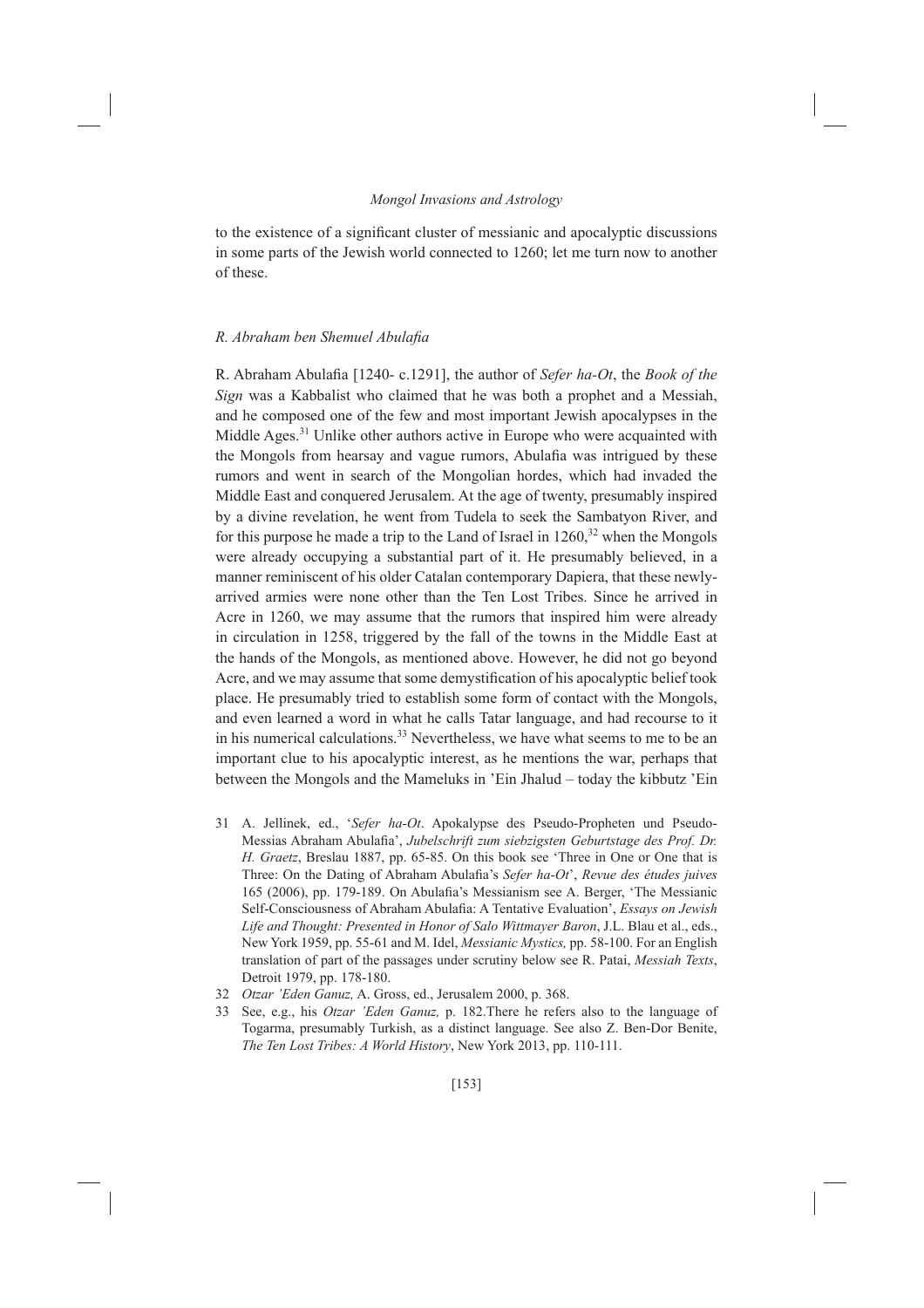Harod – in September of 1260, which ended with the defeat of the Mongols – a final defeat that terminated their presence in the Land of Israel.<sup>34</sup>

Against this background, replete with rumors, misunderstandings and aspirations, though perhaps not them alone,<sup>35</sup> we may understand the apocalyptic tone of the most complex and daunting apocalypse in medieval Kabbalah, Abulafia's Sefer ha-Ot. This book recounts a vision he received, consisting of a description of apocalyptic wars in which different figures participated. Most prominent are the wars between three kings. The first is conceived of as the Southern king, or warrior, designated by the name of his angelic power, whom Abulafia calls Qedariel.<sup>36</sup> No doubt this is a reference to the Arab Mameluks, who were related to Egypt, as in many medieval Jewish sources the term Qedar refers to Islam.<sup>37</sup> The second is the Northern king or warrior, designated by Abulafia as Magdiel, a biblical name that was conceived in the Middle Ages as referring to Christianity.<sup>38</sup> The third one is the king or the warrior of the East, designated as Alfiel: I have not found any reference to such an angel or a religion in the Middle Ages. The fourth is described as Toriel, which should be quite plausibly identified with Judaism – because of the association with Torah – and probably with Abulafia himself. And, last but not least, the angelic figure of Yahoel, which

- 35 Compare the proposal of H.J. Hames, Like Angels on Jacob's Ladder: Abraham Abulafia, the Franciscans, and Joachimism, Albany 2008, that Abulafia was influenced by Christian spiritualists. Those tentative proposals have been followed, uncritically, by some scholars. In my opinion, much if not all of the spiritualist visions of Abulafia can be understood as derived from an extreme spiritualist understanding of Maimonides, upon whose book's alleged secrets Abulafia wrote no less than three commentaries, as well as other earlier sources. See, e.g., M. Idel, 'Abraham Abulafia: A Kabbalist "Son of God" on Jesus and Christianity', Jesus Among the Jews, N. Stahl, ed., London, New York 2012, pp. 60-93, and Idem, 'Inner Peace Through Inner Struggle in Abraham Abulafia's Ecstatic Kabbalah', Journal for the Study of Sephardic & Mizrahi Jewry 2, 1 (2009), pp. 62-96, or Idem, 'Abulafia's Secrets of the Guide: A Linguistic Turn', Perspectives on Jewish Thought and Mysticism, A.L. Ivri, E.R. Wolfson, and A. Arkush, eds., Amsterdam 1998, pp. 289-329. On the other hand, for much more plausible influences of Christian thought on Abulafia see M. Idel, Messianic Mystics, pp. 295-302, and for the possibility of hesychastic practices see M. Idel, The Mystical Experience in Abraham Abulafia, tr. J. Chipman, Albany 1987, pp. 13, 24, 35, 40, 52, 80, 122, 177.
- $36<sup>°</sup>$ This part of the apocalypse is not vocalized in the extant manuscripts. R. Patai, Messiah Texts, p. 180, reads here Qadriel, which does not make sense. Also his vocalization of what I decode as Toriel, as if Turiel, does not make sense.
- 37 See, e.g., R. David Qimhi's commentary on Jeremy 49:28.
- 38 See, e.g., the commentary of Rashi and Nahmanides on Genesis 36:43 or R. Bahya ben Asher's commentary on Genesis 36:39.

<sup>34</sup> On this war see R. Amitai-Preiss, Mongols and Mamluks: The Mamluk-Ilkhanid War, 1260-1281, Cambridge 1995.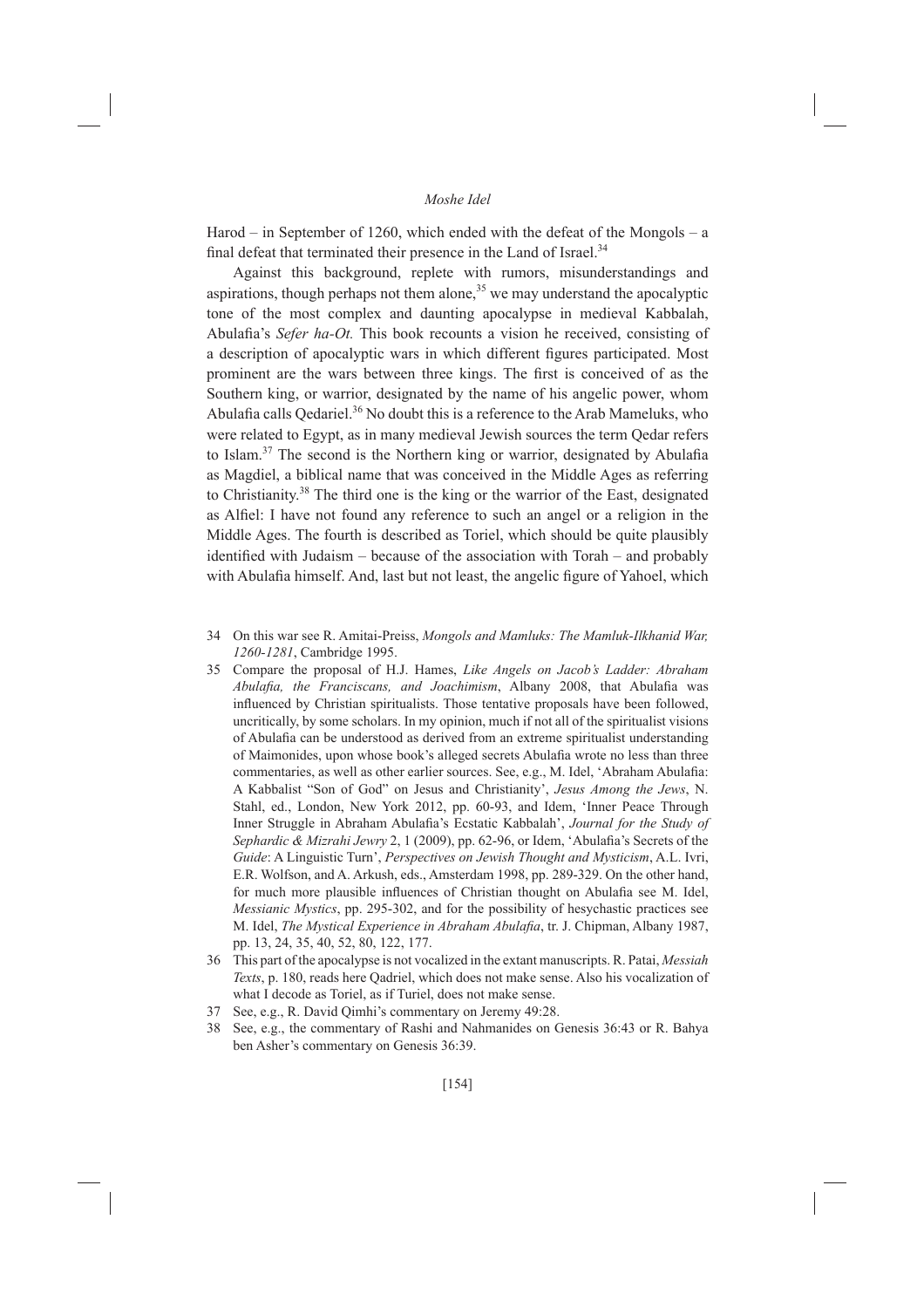reveals itself to Abulafia.<sup>39</sup> In the imaginary wars described in this medieval apocalypse, the first king kills the second, which in my opinion means that Islam kills Christianity, while the third king kills the first, which means that a third nation will eradicate Islam. I assume that this third figure, a king coming from the East and governed by the angel Alfiel, points to the Mongols. The presumed representative of the Mongols is described as being non-Jewish, although sent by God to fight for the Jews.<sup>40</sup>

It seems that war between the three super-powers took place, at the same time, only in the Land of Israel during the 13th century, when Crusaders, Mameluks and Mongols confronted each other. Unlike the allegory of Sefer ha- $Ot$ , in historical reality the Mameluks defeated the Mongols: at that time Abulafia was in the immediate vicinity of the place where the war was waged. However, in the vision, the Kabbalist describes an eschatological war, not a specific historical one, and he envisioned a battle that would take place in the future. This battle would end differently from the victory of the Mameluks in September of 1260, for now the Mongols would prevail. In my opinion, Abulafia resorted to elements found in his eschatological aspirations and the historical experience he had in 1260, when the Christians were defeated by the Mameluks, and the latter also defeated the Mongol army, and he tries to "correct" the course of history in his apocalyptic vision, which culminated with the fourth kingdom, following the book of Daniel, and the coming of the fifth figure, the Messiah, based on the pun Meshihi-Hamishi. There is some form of apocalyptic counter-history here, which uses some historical material in a manner that subverts or reinterprets the past. As to the possibility of the return of the Mongols in Abulafia's *imaginaire*, we should recall that in an apocalypse written twenty-eight years after their defeat at 'Ein Jalud, they were designated, as mentioned above, the hidden ones - ha-Genuzim i.e., as tribes which, despite being hidden at present, may return at a later stage.

In Abulafia's apocalypse, however, the war described above was not a matter of a remote eschatological future. As mentioned, one figure participating in the apocalyptic drama represents Abulafia himself. The warrior who appeared to him in a vision before the three others, and identified as Toriel, is described as having at his disposition twenty-two thousands letters, an explicit reference, in my opinion, to the twenty-two letters of the Hebrew alphabet.<sup>41</sup> Abulafia's own

- See M. Idel, Ben, Sonship and Jewish Mysticism, London, New York 2007, pp. 276-39 294, especially p. 290, and *Messianic Mystics*, pp. 90-91. The fourth and the fifth kings may stand for two out of Abulafia's three types of Messiah - the human and the cosmic one.
- 40 Sefer ha-Ot, p. 84. See also above in the poem of R. Meshulam Dapiera. On the Mongols as having been sent by God see R.E. Lerner, *The Powers of Prophecy*, p. 24.
- 41 See R. Abraham of Cologne's Keter Shem Tov, a short Kabbalistic treatise written sometime in the sixties of the 13th century, which has some affinity to ecstatic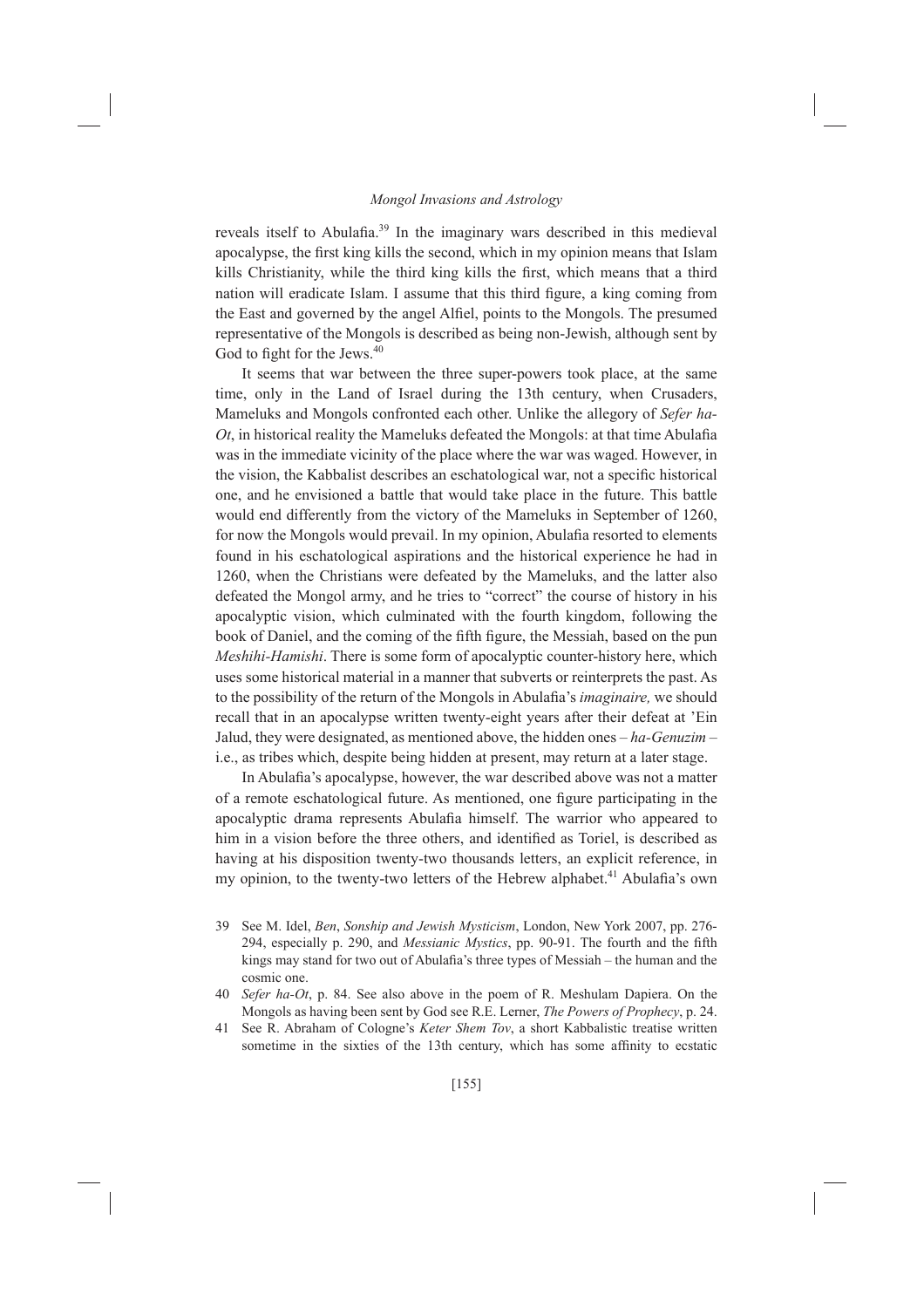involvement with letters is quintessential for his special brand of Kabbalah. In fact I assume that the names Alfiel and Toriel point to the letters *aleph* and tay, namely the first and last letters of the Hebrew alphabet, some version of alpha and omega in the Apocalypse of John 1:8.

Completed in 1288, Abulafia's apocalypse claims in quite explicit terms that a major upheaval is about to take place in the near future:

The coming day is the day of Judgment And it is called the day of remembrance And the time of the trial has arrived And the time of the end has been accomplished. The heaven will become earth And earth will become celestial Because the Lord of the trial is called by the name YHWH And His judgment is one of truth, And His trial is upright.<sup>42</sup>

In this apocalyptic scenario, Abulafia perceived himself to be playing an important role as a new shepherd:

Until the passage of the time of wrath and of the moment of fury When the new shepherd has slept Then YHWH, the Lord of Israel Has aroused the heart of the shepherd And he will wake from his sleep And he will arouse the hearts of the sleepers of dust.<sup>43</sup> And the dead will live.<sup>44</sup>

Abulafia was fond of the imagery of the shepherd as a leader, as we learn from other discussions in his writings. After all, Moses too, who was held to be the leader par excellence and the first redeemer, was a shepherd. There, however,

Kabbalah: "The Messiah will reveal the rationales of the Torah and the secret of 22 letters, which are the ground for all speech and all creature and this is the reason why also these three *sefirot* are like *segulah*, and then the kingdom of Israel will return and the kingdom of God, blessed be He, to its place, and the 'Atarah will return to its primal place, as it has been said: "And God will be the King over the entire earth, and that day, He will be one, and His name will be one". (Printed in A. Jellinek, Auswahl kabbalistischer Mystik, Erstes Heft, Leipzig 1853, p. 43, corrected according to manuscripts.)

<sup>42</sup> Sefer ha-Ot, p. 69. See also M. Idel, 'Inner Peace through Inner Struggle', pp. 68-71.

<sup>43</sup> Daniel 12:2.

<sup>44</sup> Sefer ha-Ot, p. 78.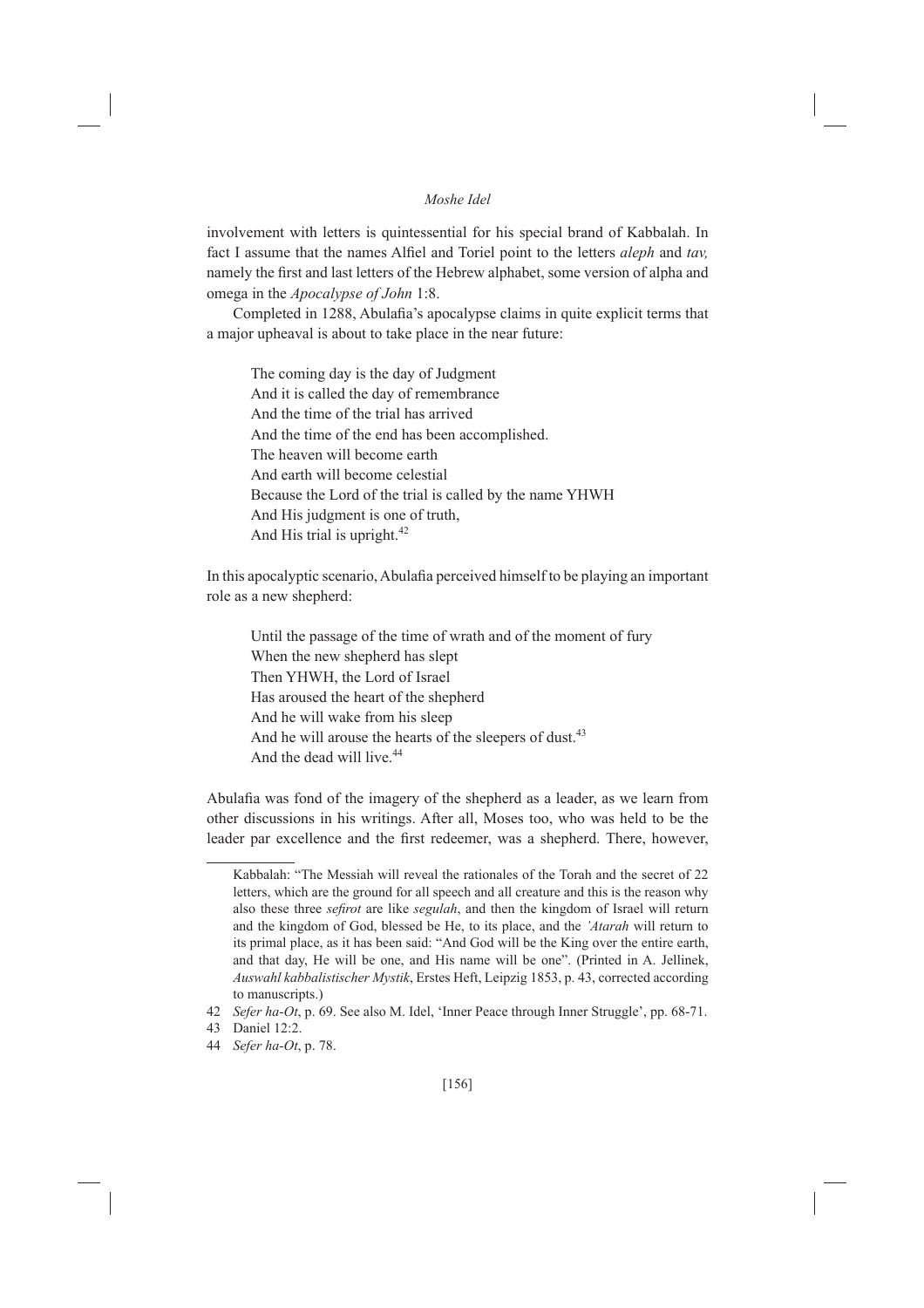leadership was less a matter of external events and much more a matter of inner speech.<sup>45</sup> On the other hand, the imagery of the shepherd is related to the biblical prophet Zekhariah, whose name Abulafia adopts in this apocalypse.<sup>46</sup> Likewise, though using widespread images from the stock of Jewish apocalypticism that deals, for example, with corporeal resurrection, the plain sense of these statements is far from reflecting Abulafia's own thought. He points to spiritual awakening as the real form of resurrection, namely the opening of the heart to a spiritual message, rather than the resurrection of the body.<sup>47</sup> This is no doubt an attempt to subvert the popular understanding of the eschatological terms by means of a strong philosophical interpretation. The manipulation of the twenty-two letters of the Hebrew alphabet, in either the oral or written form, is considered to be a main tool of awakening, but manipulation of the letters of the divine names in Hebrew even more so:

He did not do this to every people and nation As He did to Israel His servant and His nation For the sake of His Name And the end of delivery and the day of redemption have arrived But no one is paying attention to this issue today to know it. There is no redemption but by means of the name of YHWH And His redemption is not for those who do not request it In accordance with His Name. This is why I, Zekhariyahu<sup>48</sup> The destroyer of the building And the builder of the destruction Have written this small book. By [means of] the name of ADONAY the small, In order to disclose in it the secret of YHWH the great.<sup>49</sup>

According to Abulafia, divine names are both part of the technique for achieving an experience of the divine, and instruments for producing miracles.<sup>50</sup> Abulafia

- 45 See Sefer Hayei ha-'Olam ha-Ba, Ms. Oxford-Bodleiana 1582, fol. 45b and his Otzar 'Eden Ganuz, A. Gross, ed., Jerusalem 2000, pp. 169-170. See also M. Idel, Language, Torah and Hermeneutics in Abraham Abulafia, tr. Menachem Kallus, Albany 1989, pp. 3-11.
- See Zachariah 1:4, 10:3, 11:3, 8. On the advent of the shepherd in the eschaton see 46 also R.E. Lerner, The Powers of Prophecy, pp. 20-21.
- 47 Sefer ha-Ot, pp. 68, 79.
- 48 On Abulafia and theophoric names see M. Idel, Ben, Sonship and Jewish Mysticism, pp. 306-307.
- 49 Sefer ha-Ot, p. 76. See also M. Idel, Ibid., p. 312.
- 50 See Abulafia's epistle Ve-Zot Li-Yhudah, Auswahl kabbalistischer Mystik, Erstes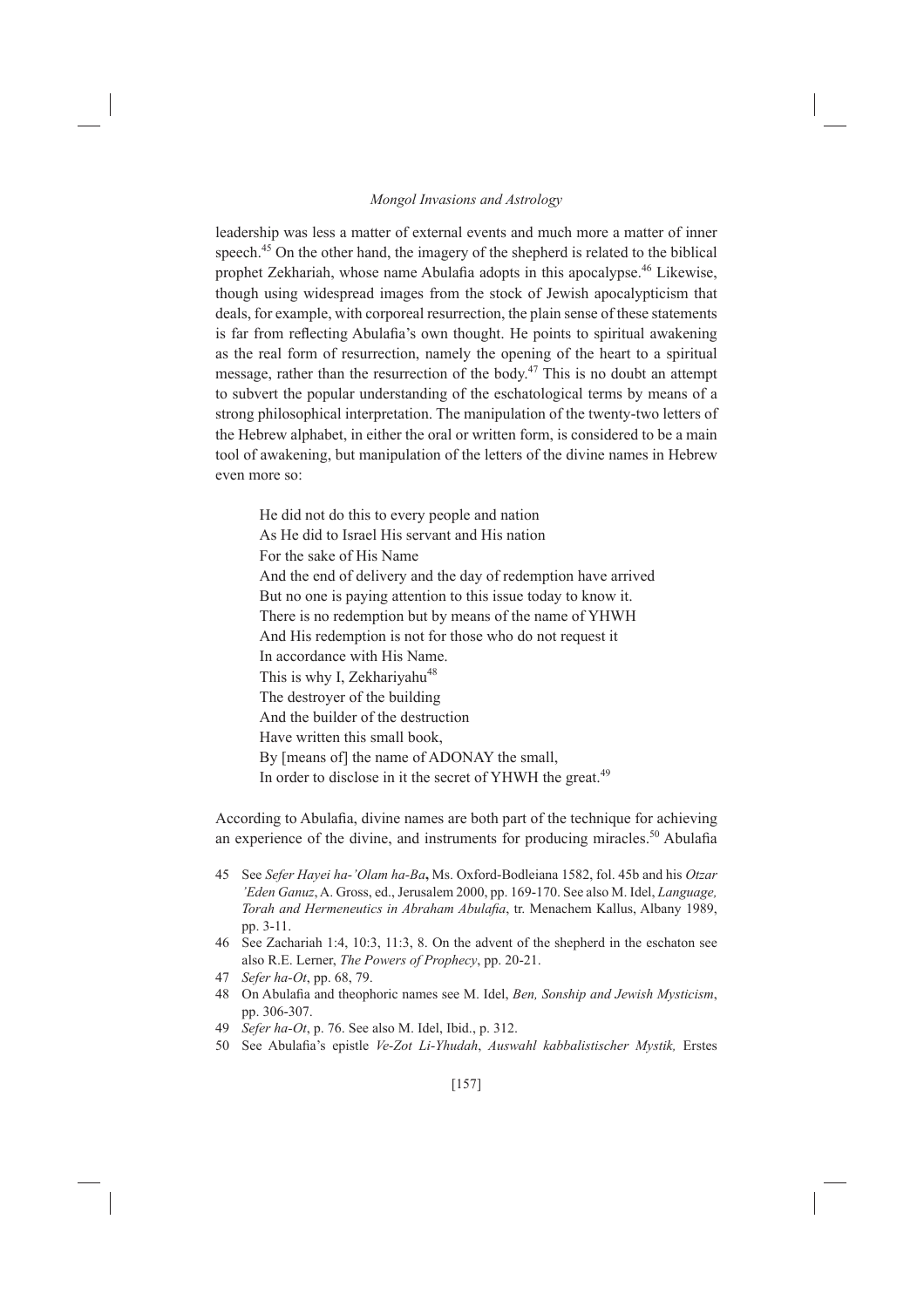employed apocalyptic, concrete language in the plain sense of his visions, in order to transmit a much more spiritual message, gravitating around the concept of spiritual redemption as caused by the recourse to linguistic techniques. Based on my reading of Abulafia's writings, I hardly imagine that an external catastrophe - unlike the call for an internal, spiritual *metanoia* - is what he intended to communicate, even in the most apocalyptic of his extant writings. In my opinion, the apocalyptic imagery, whether interpreted metaphorically or not, served as an important form of mediation between messianic elites and popular circles, but in Abulafia's case it was much more a matter of rhetoric, or of an exoteric discourse, than of belief in the centrality of apocalyptic ruptures. In my opinion, in addition to the religious significance of the above-mentioned warriors/angels, there is also an anthropocentric significance, namely, one relating to an inner battle between the human powers within the body, though this issue does not concern us here. These samples from a much longer apocalypse, as well as my perusal of other apocalyptic writings of Abulafia, do not betray traces of Christian spirituality in the first part of the 13th century.

Let me turn to astrological aspects of Abulafia's thought. The impact of this set of imagery in his thought requires a much more detailed analysis than can be undertaken here, and when completed it will attest to the absorption of astrology in some of Abulafia's prophetic visions as well as in unidentified material found in manuscripts, some of them conceptually close to the Kabbalistic writings of R. Barukh Togarmi or the early Yosef Gikatilla. Let us adduce just two examples from Abulafia's known writings, out of the many that I hope to deal with in a separate study:

The end of the change of the times has arrived, and so has the end of the order of the stars, in accordance with the [divine] attributes, and the attributes and names will change, and the languages will be mixed, and the nations and the beliefs will be distorted, and the diadem of the Israelite [nation] will return to its former state,  $51$  and the rank of Jews will be related to the name of the essence [of God], not to the name of [His] attribute. [Then] the revealed will become concealed, and the concealed will become revealed, and the rank of the gentiles – men and women – will be lowered and they will be vanquished, and the rank of the Jews – men and women – will ascend and rise.<sup>52</sup>

Heft, pp. 18-19, corrected according to Ms. New York, JTS 1887. On the messianic awareness of Abulafia in general see the useful study of A. Berger, 'The Messianic Self-Consciousness of Abraham Abulafia', pp. 55-61, and M. Idel, Messianic Mystics, pp. 58-100.

<sup>51</sup> See above note 41.

<sup>52</sup> Otzar 'Eden Ganuz, Ms. Oxford-Bodleiana 1580, fol. 41a, Gross, ed., p. 83.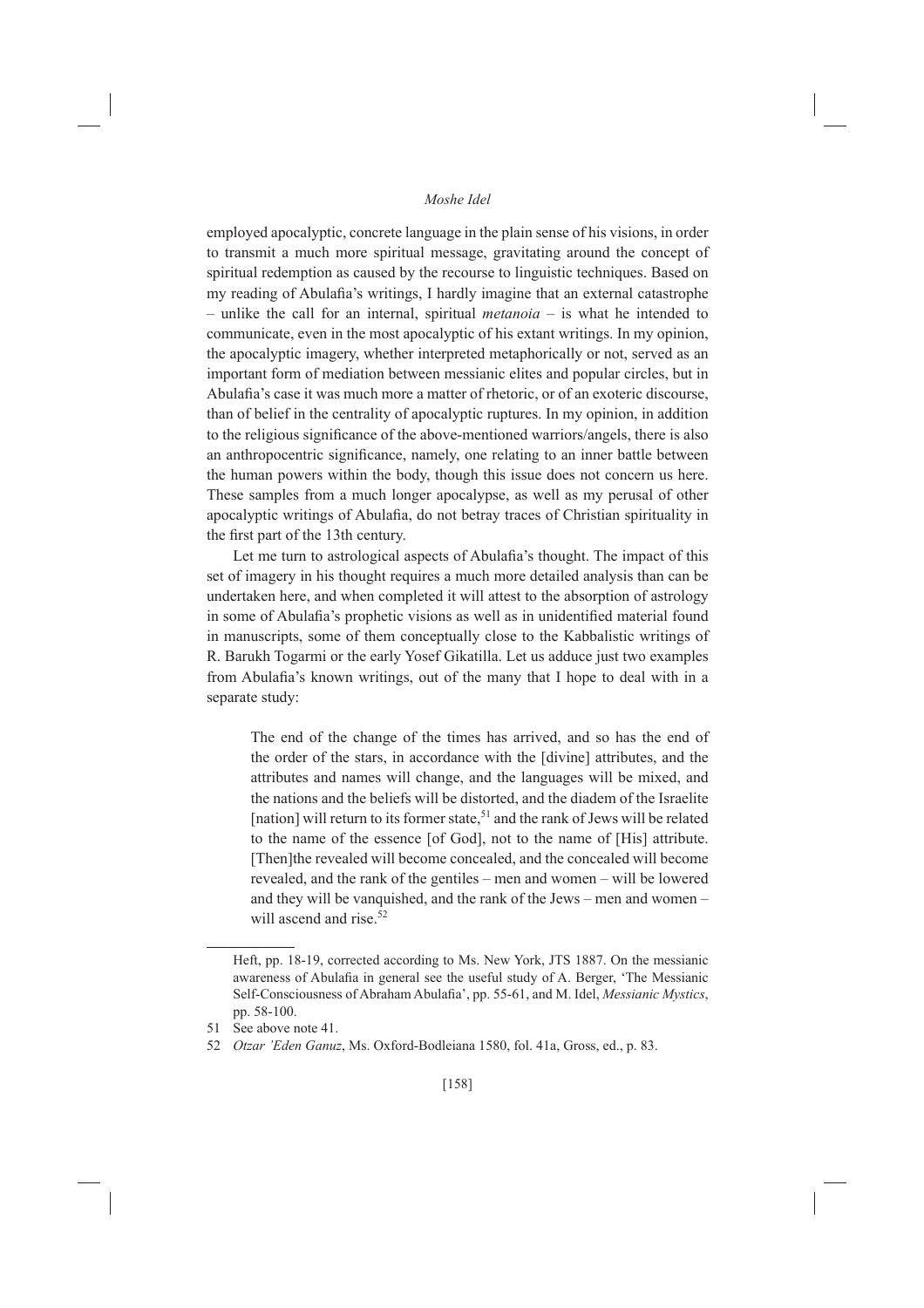The order of the stars, and perhaps of the planets as well, refers explicitly to an astrological event. However, this event is concatenated in a larger hierarchy. which also includes divine names, divine attributes  $-$  presumably on high  $-$  and the human languages and national changes below. Unlike the earlier passages from the apocalypse Sefer ha-Ot, which is not an astrological text, this text is astrological, though less apocalyptic, as is the next one:

Among the stars, the power of Saturn corresponds to  $it^{53}$  because  $it^{54}$  is the highest among its companions, and behold, the supernal is appropriate to the supernal, and the nation of Israel is superior to all the nations, "for there is a high one who watches over him that is high, and that there are yet higher ones".<sup>55</sup> And "the high" is the dust<sup>56</sup> of the Land of Israel, and higher than it, which is appointed on it, is Saturn, and Israel are higher than them  $57$ 

I propose that the discussions here be understood as relating to a threefold hierarchy: the Land of Israel, which is the highest of the lands, Saturn – the astral power appointed over it – which was considered to be the highest of the planets. and finally Israel, which in many cases represents the cosmic Agent Intellect.<sup>58</sup> This hierarchy is related in a way to Abulafia's national hierarchy, which sees in the people of Israel, understood metaphorically as those persons who deal with intellectual issues, as constituting the highest nation, as well as to his hierarchy between three types of Messiah, which includes the national savior as the lower

- 53 To the Land of Israel. On the nexus between the Land of Israel and Saturn later on see D. Schwartz, 'The Land of Israel in the Fourteenth Century Jewish Neoplatonic School', The Land of Israel in Medieval Jewish Thought, M. Hallamish and A. Ravitzky, eds., Jerusalem 1991, p. 148 and note 40 (Hebrew).
- 54 The planet Saturn.
- 55 Ecclesiastes 5:7.
- 56 On the relation between "the power of dust" and Saturn see also Abulafia's Commentary on Sefer Yetsirah, I. Weinstock, ed., Jerusalem 1984, p. 34.
- 57 Sefer Gan Na'ul, Ms. München 58, fol. 327a. This passage is copied verbatim in Sefer ha-Peliah, Premislany 1883, part I, fol. 76c, a book studied by Sabatai Tzevi in his youth. On this book see M. Kushnir-Oron, The Sefer ha-Peli'ah and the Sefer ha-Kanah: Their Kabbalistic Principles, Social and Religious Criticism and Literary Composition, Ph.D. Thesis, The Hebrew University of Jerusalem 1980 (Hebrew), especially on pp. 75-76, where Abulafia's influence on this book is discussed. On another issue, the pronunciation of the divine name by a messianic figure, as shared by both Abulafia and Sabatai Tzevi, see M. Idel, Messianic Mystics, pp. 185-187.
- 58 See M. Idel, 'Definitions of Prophecy: Maimonides and Abulafia', Maimonides and Mysticism: Presented to Moshe Hallamish on the Occasion of his Retirement (Daat 64-66), A. Elkayam and D. Schwartz, eds., Ramat Gan 2009, pp. 9-11 (Hebrew).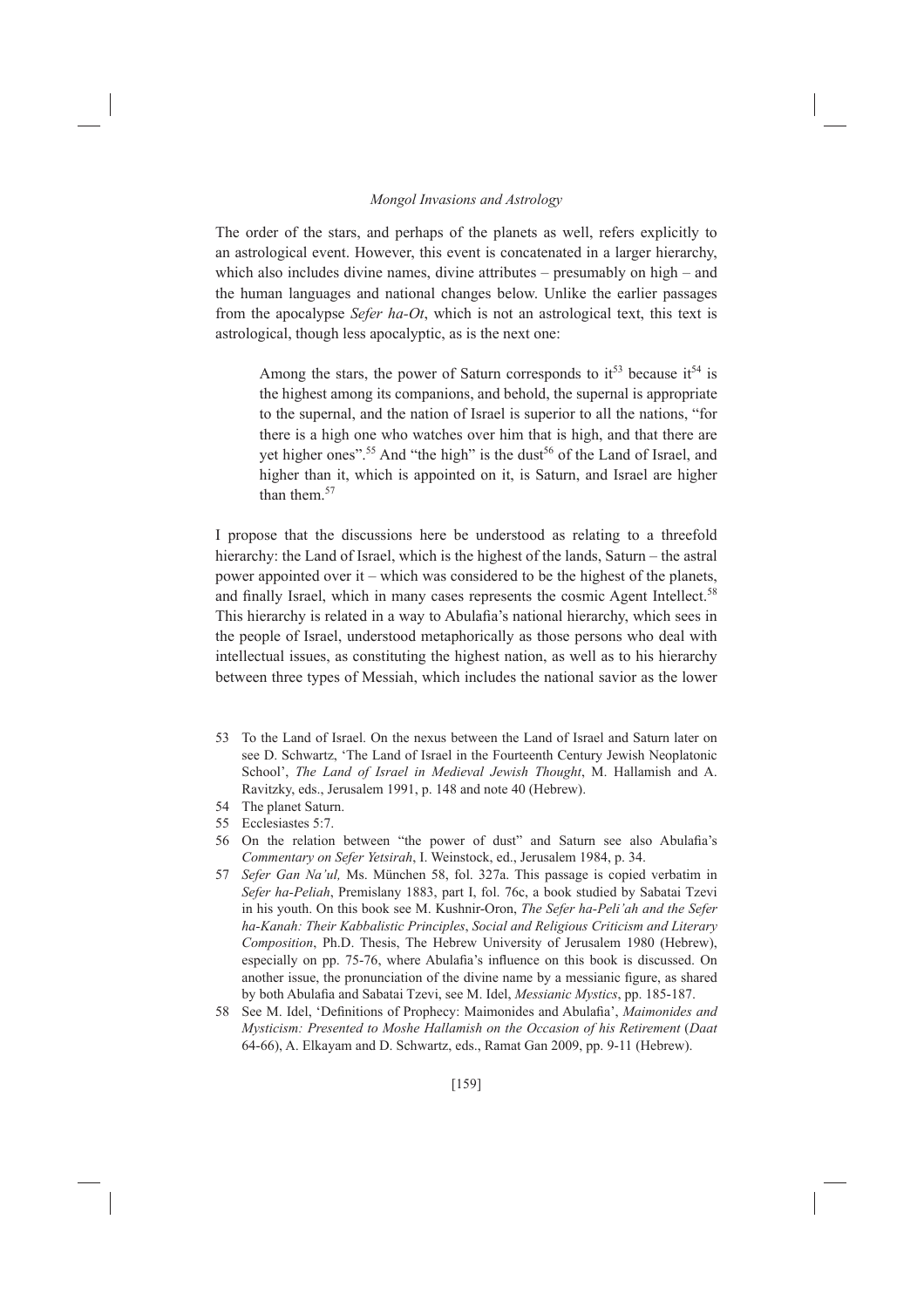redeemer, the inner intellect in man as an individual redeemer, and the universal Agent Intellect, which informs the other two, as the cosmic redeemer.<sup>59</sup>

Unlike ibn Malka, Abulafia did not integrate astrological reflections and imagery with rumors regarding Mongols.

#### Mongols in a Zoharic Passage?

The most important body of Kabbalistic literature, known as the Zohar, which was composed in Castile beginning in the early eighties of the 13th century, includes a particular apocalypse, following some early medieval Jewish treatises dealing with the eschatological events. This literature adds an important dimension through its emphasis on the importance of the theurgical activity that the Kabbalist is requested to enact by his intentional performance of the commandments.<sup>60</sup> Nevertheless, it seems that the existence of a common background of the messianic expectations connected to the imminent arrival of the Lost Tribes may be considered a reason for the renewed concern with messianism and apocalypticism among Kabbalists. In one of the Zoharic passages weread:

The Holy One blessed be He [...] gave to the sons of Ishmael an inheritance below, in the Land of Israel [...] and they [the Muslims] delay the return of the sons of Israel to their place [...] The sons of Ishmael are destined to cause fierce wars in the world, and the sons of Edom will gather and wage battles against them, one on the sea, the other on the land, and one near Jerusalem. And each of them will rule over the other. And the Land of Israel will not be given to the sons of Edom. At that time, a nation ['am *ehad* [coming] from the end of the world [seifei 'alma] will awake against the sinful Rome, and will fight there for three months. And [other] nations will gather there and it will fall in their hands, until all the sons of Rome will gather together from all the corners of the world and then the Holy One Blessed Be He, will arise on it, as it is written [Isaiah 34:6] "The Lord will offer a sacrifice in the city of Bazrah" [...] and God will destroy the sons of Ishma'el.<sup>61</sup>

- 59 More on the connection between Saturn, the image of the Jew, and the land of Israel, see Abulafia's Sefer Otzar 'Eden Ganuz, Ms. Oxford-Bodleiana 1580, fols. 95b, 102a. On three meanings of the Messiah see M. Idel, Messianic Mystics, pp. 65-71.
- 60 See Y. Liebes, Studies in the Zohar, trs. A. Schwartz, S. Nakache, and P. Peli, Albany 1993, pp. 52-74, and M. Idel, Messianic Mystics, pp. 106-109, 121-124.
- 61 Zohar II, fol. 32a. For an apocalypse where the final battle includes only Christians and Muslims, without mentioning a third nation, see the 13th century apocalypse entitled "Tefilat R. Shim'on bar Yohai", published by Y. Even Shmuel, ed, Midrashei Geulah,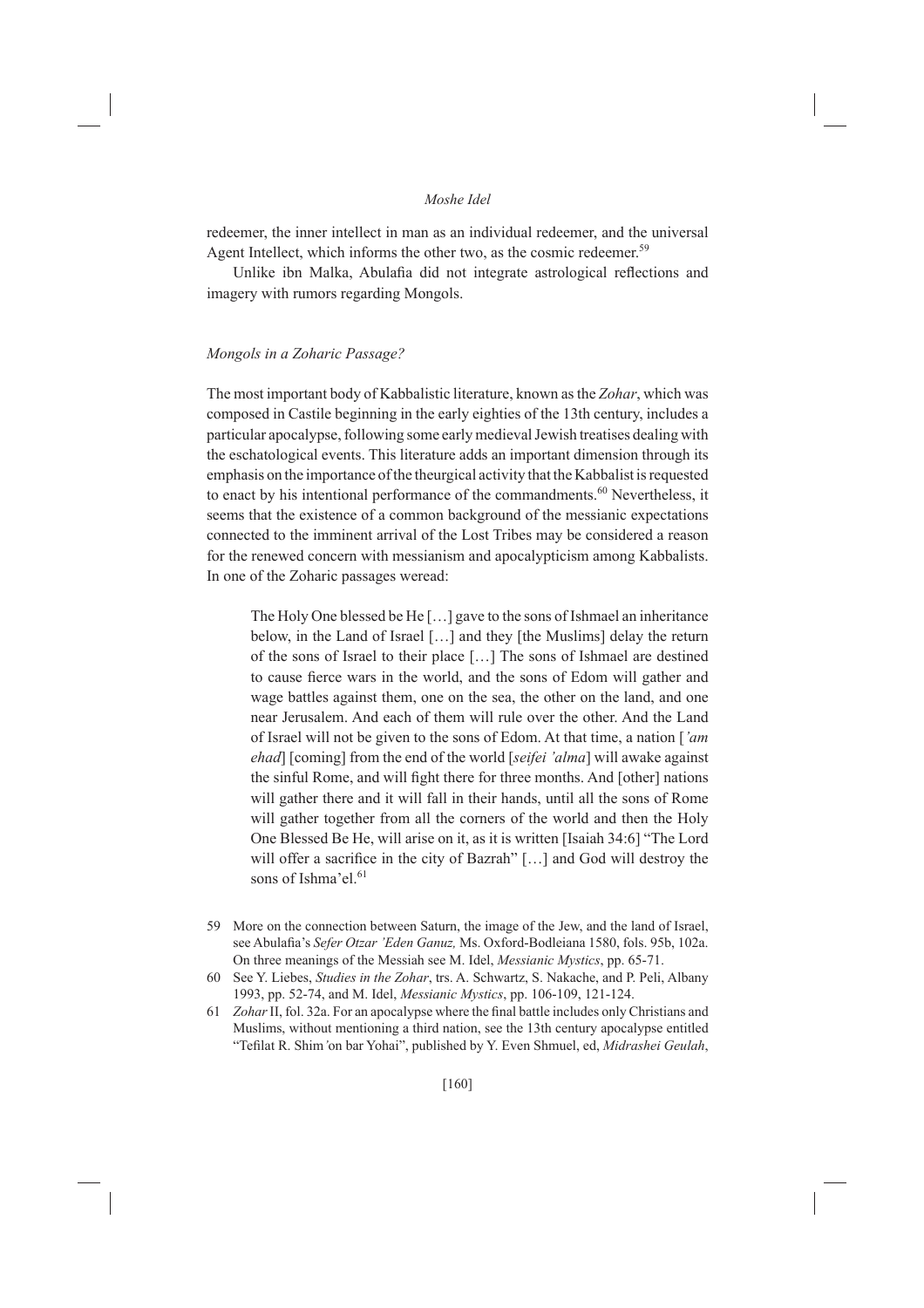First, let me point out that the contents of this passage are not paralleled by any other discussions in the Zoharic literature. The gathering of the Christian nations and the wars in the Holy Land are indubitably reminiscent of the wars related to the Crusades. The historical alternation of the rule of Christians and Muslims in the Land of Israel in the 13th century, too, is well reflected in the above passage. However, while the Muslims and the Christians are obviously alluded to by the terms "sons of Ishmael" and "Edom", the third nation - described as the victorious one – which will arrive from "the end of the world" and will fight both Christianity and Islam, remains unidentified. It seems that this enigmatic reference fits the conquests of the Mongols, who arrived "from the end of the world", though this event has been reworked and propelled into the future, as was also the case with Abulafia's apocalypticism. Rome here is certainly a city, although not necessarily the specific city alone but also the place of the Holy See and as such, an allegory for Christianity. From the context of the above quotation, it is obvious that the author, or the editor, of the Zohar conceived of the wars of that third nation as part of more complex eschatological processes, which involve divine intervention, as mentioned in the sentence immediately following the quoted passage. In the vein of my discussion of imagohistory, important images in the past, belonging to history or its reception, are rearranged in order to generate a future apocalyptic history.

Let me quote in its entirety the verse from Isaiah  $34:6$  – part of which was cited in the Zoharic passage – on the assumption that the Zoharic author knew it all by heart, and not only the quoted part: "The sword of the Lord is drenched with blood and covered with  $fat - with the blood of lambs$  and goats, with the fat of rams prepared for sacrifice. The Lord will offer a sacrifice in [the city of] Bazrah. He will make a mighty slaughter in Edom". The verse had been part of the apocalyptic scenario since late antiquity and it also recurs elsewhere in the Zohar.<sup>62</sup> Nevertheless, it should be mentioned that Bazrah did indeed fall into the hands of the Mongols around 1258. Moreover, the fat mentioned in the verse, in Hebrew *helev*, can be easily decoded as Haleb, namely Aleppo, which also fell to the Mongols in 1260. In view of the end of the quote, where Edom is mentioned. I imagine that the author of the Zoharic text decoded the consonants HLV as Haleb, and in the situation at the end of the first decade of the second half of the 13th century, the rumors about the capture of Bazrah, and the fall of Haleb namely, Aleppo, and that of Edom, *i.e.*, the Christian Crusaders, inspired the reading of HLB as Aleppo, reinforcing my point as to the identity of the third nation as Mongols. Moreover, as Aharon Jellinek already pointed out, another

Jerusalem, Tel Aviv 1954, pp. 281-282 (Hebrew), and Yuval, 'Jewish Messianic Expectations', pp. 107-108.

See, Zohar I, fol. 238b, where there is a theosophical interpretation of a part of the 62 verse, II, fol. 40b, and III, fol. 89a.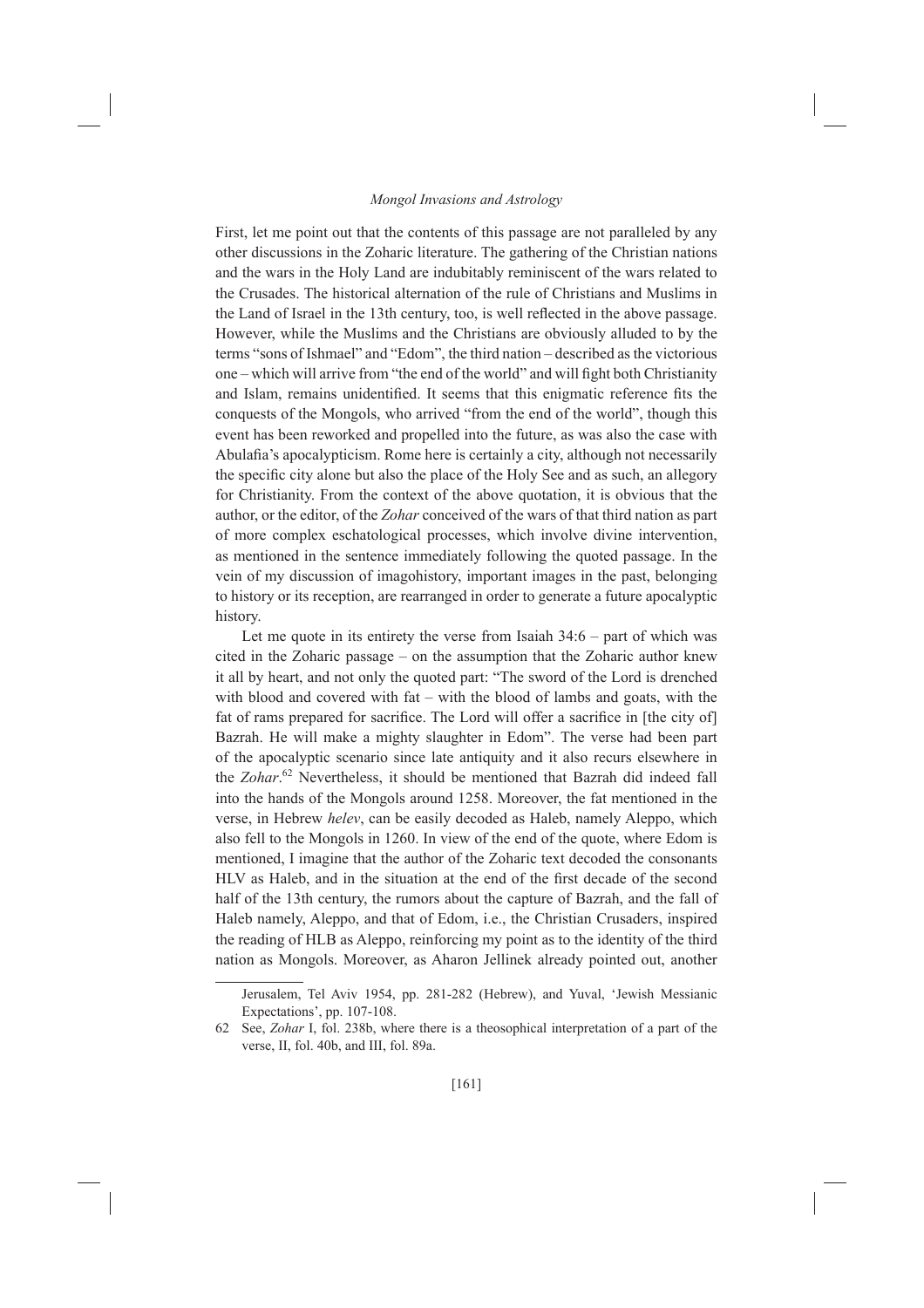Zoharic passage that may be understood as an apocalypse may be the result of the impact of Abraham Abulafia's attempt to meet the Pope in 1280, and the latter's sudden death.<sup>63</sup> In both cases, the eschaton is related to events that will happen in connection with Rome.

The common denominator of the Zoharic passage and in Abulafia's attributing a decisive role to an unspecified, third nation in the apocalyptic scenario constitutes a new dimension added to the traditional constellation of apocalyptic ideas, which rotated in Jewish circles around events related to Christianity and Islam alone. This addition depends on both images regarding historical events and their specifically Jewish understandings. In Abulafia, like in the passage of the Zohar translated above, it is the third nation that will prevail over the two other, before the redemption of the Jews will take place.

In my opinion, the two main late-13th century Kabbalists – the Zohar and Abraham Abulafia – as well as some other earlier minor figures such as R. Meshulam Dapiera and R. Yehudah ibn Malka, were acquainted with rumors and facts related to the Mongols, and they integrated them into their eschatological writings projecting into the future. Consequently, scholars should pay much more attention to the apocalyptic attitudes to these tribes invading first Eastern Europe and then the Middle East, and the subsequent expectations, though only as part of many other triggers for the emergence of some aspects of the Kabbalistic literatures, which flowered in an unprecedented manner in the second part of the 13th century, providing, at base, exposures of topics considered to be secrets of the Torah<sup>64</sup>

- 63 Zohar, III, fol. 212b. On this issue, see A. Jellinek, 'Ein historisches Datum in Buche Sohar?', Bet ha-Midrasch 3, Leipzig 1853, pp. XXXVII-XXXVIII, M. Idel, Messianic Mystics, pp. 121-124, and Idem, Studies in Ecstatic Kabbalah, Albany 1989, p. 46. See also Idem, 'Abraham Abulafia and the Pope: The Meaning and the Metamorphosis of an Aborted Attempt', AJS Review 7-8 (1982-1983), pp. 1-17 (Hebrew). It should be mentioned that the intention was to send Abulafia's Sefer ha-Ot to Spain, though it is hard to know if this indeed happened. See his Sefer ha-Ot, p. 85. For another suggestion about seeing a reflection of a medieval event in another passage in the Zohar dealing with apocalypse, see R. Meroz, 'Is the Taking of Damietta Alluded to in a Zoharic Story?', Jewish Studies Quarterly 20 (2013), pp. 33-60.
- 64 Among those triggers I propose to include also the Alfonsine Renaissance in Toledo, the Ashkenazi esoteric impact in that period, and the possible arrival of earlier material that could inspire the Zoharic corpus. See M. Idel, Kabbalah: New Perspectives, New Haven 1988, pp. 211-213, Idem, 'Incantations, Lists, and 'Gates of Sermons' in the Circle of R. Nehemiah ben Shelomo the Prophet – and their Impact', Tarbiz 77 (2008), pp. 475-555 (Hebrew), and 'R. Nehemiah ben Shelomo on the Star of David and the Name Taftafia: From Jewish Magic to Practical and Theoretical Kabbalah', Ta-Shma: Studies in Judaica in Memory of Israel M. Ta-Shma, vol. 1, A. Reiner et al., eds., Alon Shvut 2011, pp. 1-76 (Hebrew), where references to many other studies are found, as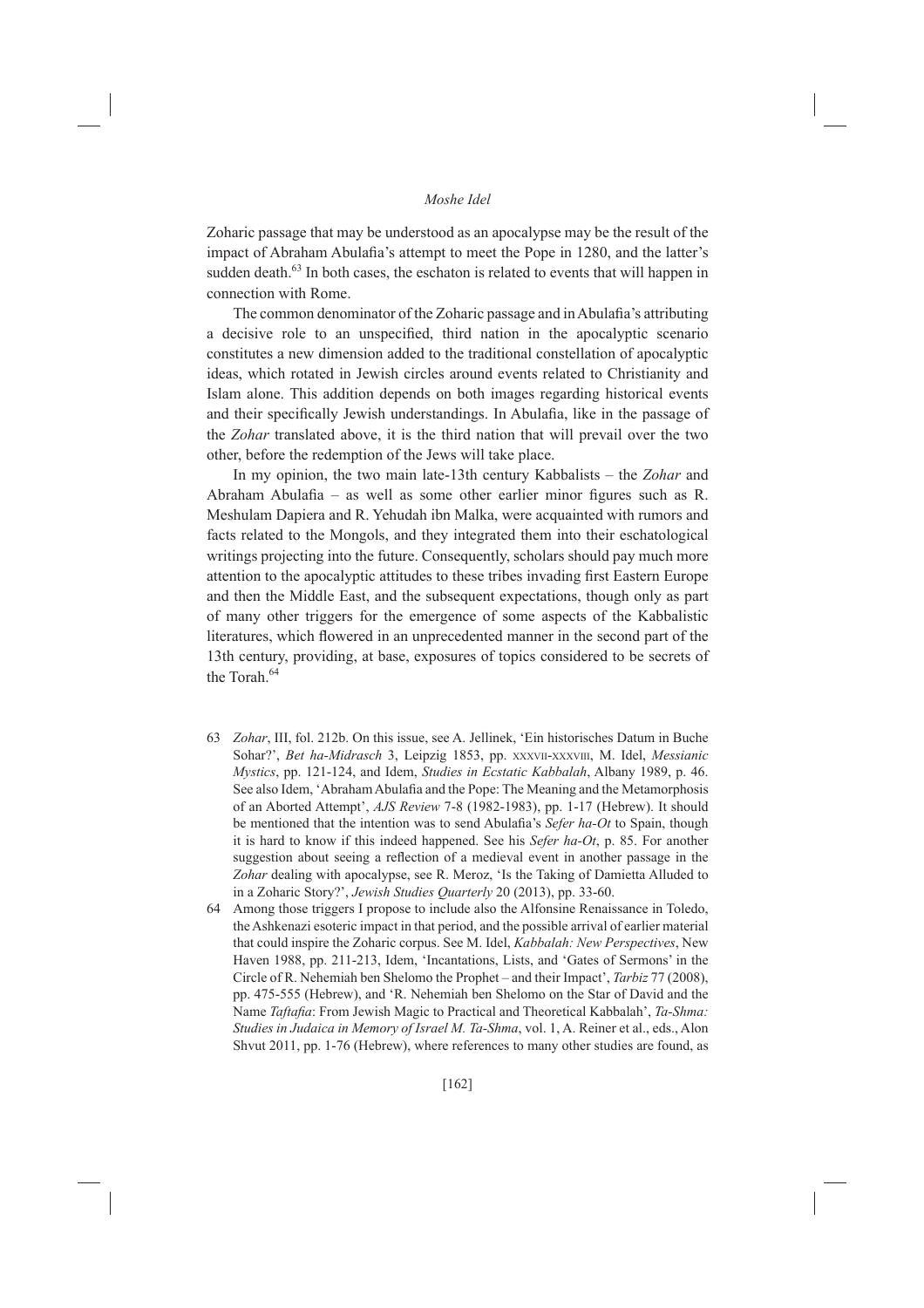However, many major points sharply separate the two types of Kabbalah on this issue, as on many others. The acute messianism of Abulafia, expressed by his self-description as a messiah, and the imminent date of redemption that he suggested would take place in 1290, was coupled with his public propagandistic activity, on the one hand, and his interiorized version of intellectual forms of messianism<sup>65</sup> – which is not found in the Zoharic literature – on the other. The Zoharic text discussed above operates with traditional imagohistory, without interpreting it through the use of another exegetical register, either astrological or philosophical, and in my opinion, not even a theosophical one. This means that the most important layer in Abulafia's eschatology, the individual redemption as a noetic process understood in Maimonidean terms, is missing in the Zoharic worldview, which is, basically, anti-Maimonidean. In other words, if Abulafia's eschatology indeed influenced the above Zoharic passage, which is possible though not certain, it is only the exoteric, i.e., apocalyptic, layer that has an echo in the main bulk of the Zohar, not Abulafia's most important, esoteric dimension

well as M. Idel, Ben, Sonship and Jewish Mysticism, pp. 410-417, and A. Goldreich, Automatic Writing in Zoharic and Modernism, Los Angeles 2010 (Hebrew).

<sup>65</sup> See M. Idel, "The Time of the End": Apocalypticism and its Spiritualization in Abraham Abulafia's Eschatology', Apocalyptic Time, A. Baumgarten, ed., Leiden 2000, pp. 155-186, Idem, Messianic Mystics, pp. 102-103. Unaware of several of Abulafia's views discussed in these two studies, some of them printed for the first time from a manuscript in this article, as well as of much of what I wrote on Abulafia's messianism - including explicit discussions on affinities between Zoharic and Abulafia's eschatology, not to mention Jellinek's views on the topic - Haviva Pedaya too emphasized the affinity between the two corpora by resorting to common though isolated themes. See H. Pedaya, 'The Sixth Millenium: Millenarism and Messianism in the Zohar', Daat 72 (2012), pp. 51-98 (Hebrew), where she ignores the common background of the apocalyptic perceptions of the Mongol invasion, which had already been discussed on several occasions. See also the bibliography adduced by M. Idel, *Messianic Mystics*, p. 328 notes 3 and 10, and Idem, 'Jewish Apocalypticism: 670-1670', vol. 2, pp. 204-237, and 'On Apocalypticism in Judaism', pp. 40-74; Idem, 'Multiple Forms of Redemption in Kabbalah and Hasidism', Jewish Quarterly Review 101 (2011), pp. 27-70; Idem, 'Mystical Redemption and Messianism in R. Israel Baal Shem Tov's Teachings', Kabbalah 24 (2011), pp. 7-121 as well as Idem, Messianic Mystics, pp. 17, 272-273. Serious knowledge never emerges out of ignorance, nor from mixing different eschatological views as if they are identical, without a proper discussion. An examination of Abulafian material found in manuscripts alone, as done for example in my article mentioned above in this footnote, may also help, especially insofar as a better understanding of Abulafia's specific, spiritualistic type of eschatology is concerned. For serious methodological and factual problems related to recent studies of Abulafia's thought, of which Pedaya was not aware of but in the steps of which she followed uncritically, see more in various footnotes in M. Idel, 'SeferYetzirah and its Commentaries in Abraham Abulafia's Writings and the Remnants of the Commentary of R. Isaac of Bedersh', Tarbiz 79 (2011), pp. 471-556 (Hebrew). Those issues deserve a more detailed analysis.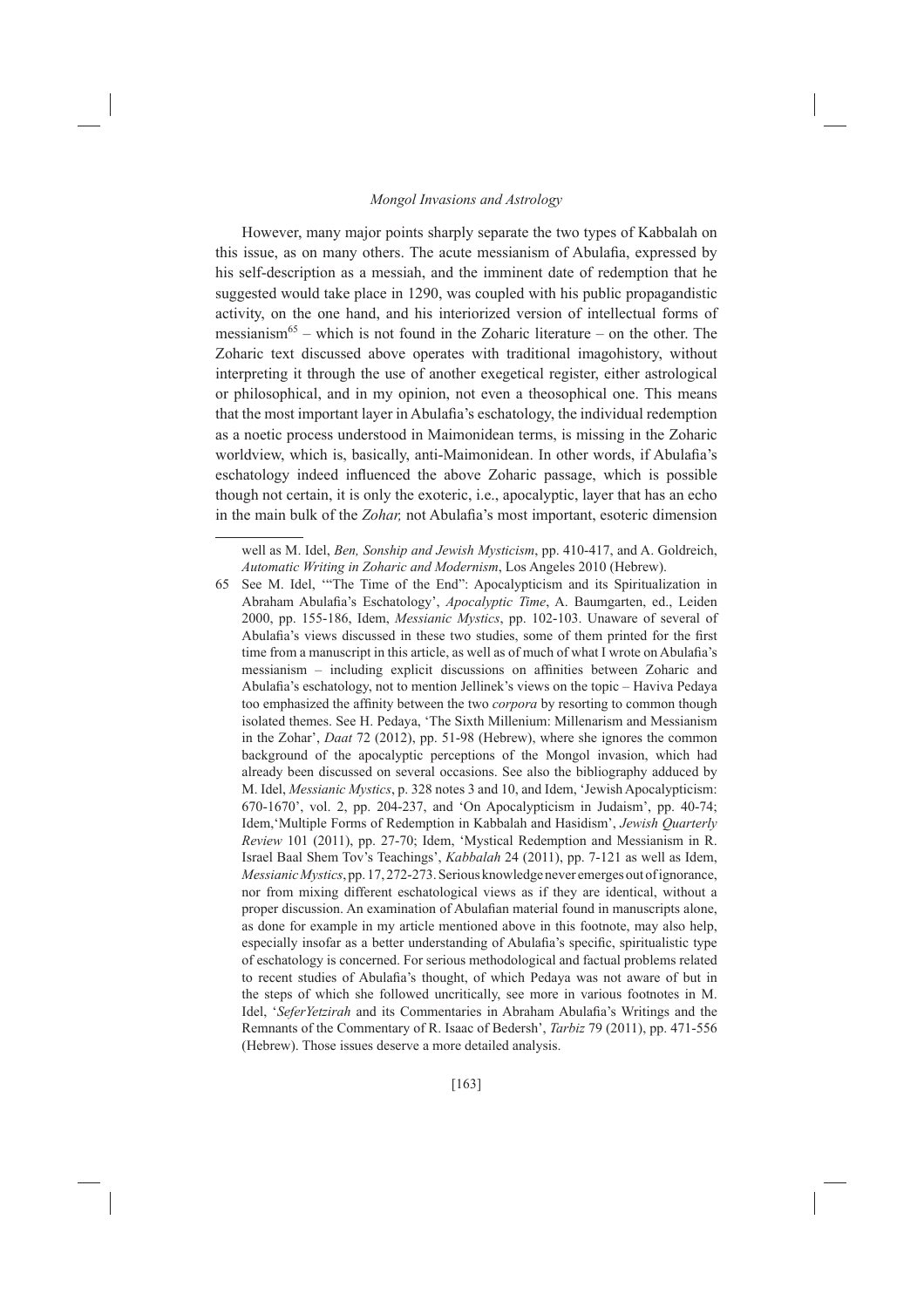of eschatology. It would therefore be better to embrace an approach that I called synchronic polychromatism.<sup>66</sup> namely, allowing for the concomitant existence of a variety of forms of Kabbalistic messianism which were articulated at the same time, and also for inconsistencies in the writings of the same author, especially where topics such as apocalypticism and messianism are concerned.<sup>67</sup>

#### Some Conclusions

What may we learn from the above discussions regarding Kabbalistic apocalypticism and messianism? First and foremost, that two elements that did not play a significant role in traditional Jewish apocalypticism and in the first two stages of Kabbalah in Provence and Gerona, nevertheless appeared on the scene subsequent to 1240 with early apocalyptic themes, like the theme of the Sambatyon River, and offered an "actual" interpretation of history. This means that new elements – the Mongol invasion and astrological calculations – entered the pool of images of earlier Judaism and charged some of its apocalyptic themes with new valences. This is not only a matter of apocalypticism but also of messianism, as both the texts of Dapiera and Abulafia adduced above deal with messianic events as well. In view of such an explanation one may ask how Gershom Scholem's following description of his opus may be understood:

If I have demonstrated something [at all] in my writings, is that I have shown that the same ancient apocalypse has accepted some forms and replaced them, but it is one [=the same] under its metamorphoses after the destruction of the second temple, and one is it in its first metamorphoses.<sup>68</sup>

By emphasizing the importance of the rumors about the Mongolians for the emergence of a series of discussions about imminent redemption, sometimes having a clear apocalyptic tone, Gershom Scholem's claim as to the persistence of the "messianic idea"<sup>69</sup> or the apocalyptic one over centuries becomes somewhat

- 66 M. Idel, Messianic Mystics, p. 17.
- 67 Cf. Ibid., pp. 412-413 note 6.
- 68 G. Scholem, 'Od Davar, Explications and Implications, Tel Aviv 1989, p. 240 (Hebrew). See also Scholem's concluding remarks printed in The Messianic Idea in Israel, S. Re'em, ed., Jerusalem 1982, p. 256 (Hebrew). On continuity in Jewish apocalypticism see also his Major Trends in Jewish Mysticism, New York 1968, p. 43, and his Sabbatai Sevi, p. 9, as well as Bloch, On the Apocalyptic in Judaism, p. 82. See also M. Idel, Messianic Mystics, pp. 8, 32.
- On the problems related to the resort to "messianic idea" see M. Idel, Messianic 69 Mystics, pp. 17, 32, and compare Scholem, The Messianic Idea in Judaism, passim, or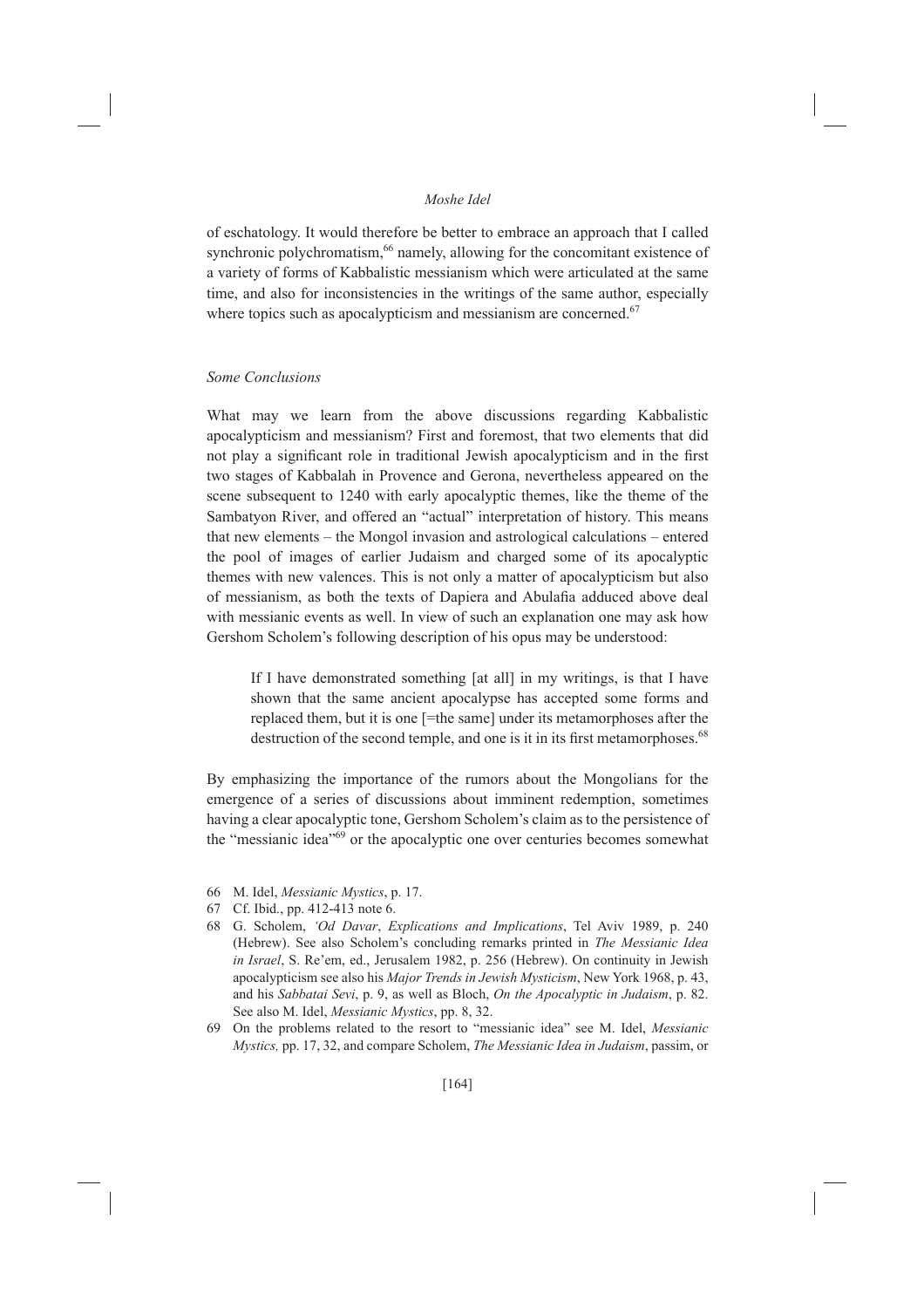questionable. How exactly have the ancient apocalypses or the "messianic idea" remained still one, or the same, despite their metamorphoses? As pointed out, above, the historical specifics of the Mongolian rumors and even some historical facts about them revived some earlier apocalyptic images, but much was also added to these traditions, which were consequently profoundly transformed. Thus, new elements are always grafted onto earlier traditions, in order both to adopt and adapt the more authoritative traditions as some form of apocalyptic prophecy, but also to dramatically interpret them. Were ancient images adapted to new elements, or simply adopted? In my opinion, the emergence of the Mongols as a third nation, in addition to Christians and Muslims, is one such dramatic change, as it introduces a new super-power that is considered to be less antagonistic to Judaism, and plays a paramount and positive role in the eschatological scenario. Though the role of the divine power in the ultimate act of redemption did not disappear, a positive role is attributed to a human non-Jewish power. This is a new concatenation, as was the nexus created between astrology and the Mongol invasion.

Interestingly enough, Scholem's historiography of Jewish mysticism is based on a series of ruptures, but his vision of apocalypse places greater emphasis on continuity. My assumption is that in this case, the changes were so great that they dramatically affected the meaning of the traditional apocalyptic themes by identifying them with historical events and the atmosphere created by imagohistory, or by their new and strong conceptual interpretations. This charged apocalyptic atmosphere may have had an impact beyond the persons who were acquainted with the rumors about Mongols.<sup>70</sup> The question is, what is more dominant: the

I. Tishby, Studies in Kabbalah and its Branches, vol. 2, Jerusalem 1993, pp. 475-519 (Hebrew)

<sup>70</sup> The theory aired by Joseph Dan, regarding the messianic discussions of a mid-13th century Kabbalist, R. Yitshaq ben Ya'aqov ha-Cohen, as if emerging solely from the pure figments of this Kabbalist's imagination, without any historical background, fails to take into account the atmosphere generated by the repercussions of the Mongolian invasions on Jews, who were, at the time of R. Yitshaq ha-Cohen, well-acquainted with the impact that the advent of the Mongols had on their Christian neighbors. See J. Dan, 'The Emergence of Messianic Mythology in 13th Century Kabbalah in Spain', Occident and Orient: A Tribute to the Memory of Alexander Schreiber, R. Dán, ed., Budapest, Leiden 1988, pp. 57-68. His claim ignores the existence of messianic discussions found in R. Ya'aqov ben Ya'aqov ha-Kohen, the older brother of R. Yitshaq, in passages printed and discussed in D. Abrams, "The Book of Illumination" of R. Jacob ben Jacob ha-Kohen: A Synoptic Edition, Ph. D. Thesis, New York University, New York 1993, pp. 245, 263, 279, 297, 365 386, 399, and see his analyses Ibid., p. 67 (Hebrew). Whether or not these brief messianic discussions may have something to do with the Mongol rumors is a matter that deserves a separate discussion. It seems to me, however, that the confrontation between good and evil powers in R. Yitshaq ha-Kohen may stem also from the influence of Manichaean eschatology in this period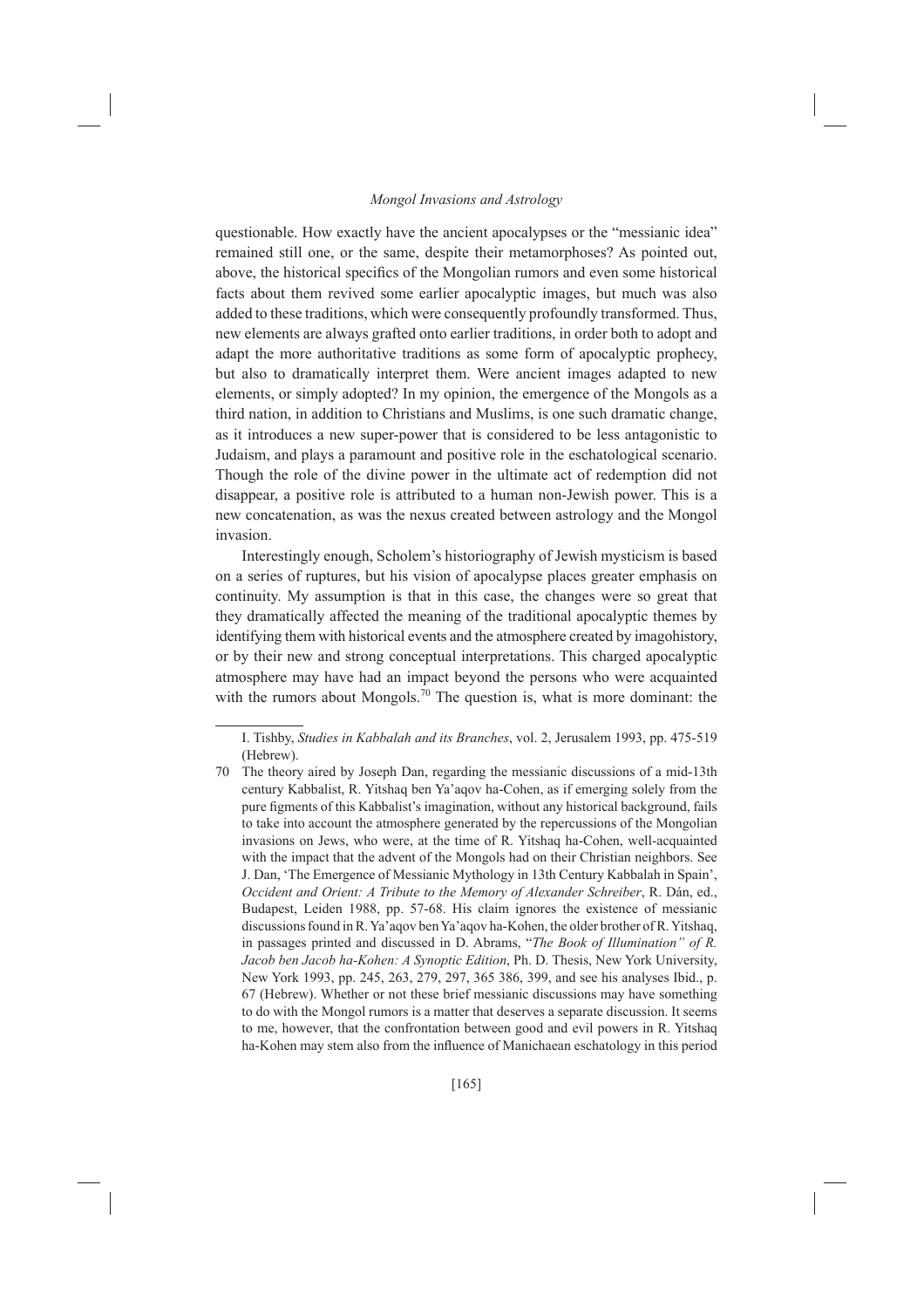traditional apocalyptic images, i.e., the stasis of early Jewish apocalypses, or the new contents infused into those images by interpretations, which are based on new conceptual frameworks? In my opinion, the second alternative is more plausible. $71$ 

Therefore personal mystical experiences as in the case of Abraham Abulafia, national myths, beliefs in magic and astrology, and philosophies of different types, were associated with messianic and apocalyptic images and concepts, and defined them in a variety of ways. Messianic constellations of ideas become part of complex syntaxes which both modifies and enriches them, as part of cultural encounters between Jews and alien forms of knowledge. It is for this reason that I resort to the concept of a constellation of messianic ideas, or to synchronic and diachronic polychromatism, as there is no one single understanding of messianism that is dominant – not only in the same generation, but in many cases, even in the writings of the same author.<sup>72</sup> Abraham Abulafia combines, in different forms and proportions, ancient apocalypticism, its Maimonidean spiritual interpretations, astrological calculations, and also rumors related to the Mongols. Comparison between the messianic constellations of ideas found in Kabbalistic corpora should be made by taking into consideration the basic conceptual structures that inform each of these corpora or schools, not simply by focusing on small themes individually, but rather, by doing so when they are conjugated in similar types of more comprehensive structures. Meaning does not emerge from isolated themes but from the structures in which they are imbedded.

These two sources of apocalyptic speculations, namely the Mongol invasions and "historical" astrology, which were conceptually independent, also influenced 13th century Christianity. As pointed out, the above material is reminiscent of a Christian apocalypse, the short text so-called the "Tripoli Prophecy", which also includes references to the salvation of the Jews and to apocalyptic battles. Though its core was probably composed around 1240, this apocalypse could have been influenced by Jewish elements but could also have had an impact on other Jewish texts; and indeed, a Hebrew translation of it whose period cannot

of the development of Kabbalah. See M. Idel, 'The Kabbalistic Interpretations of the Secret of Incest in Early Kabbalah', Kabbalah 12 (2004), pp. 149-154 (Hebrew). The polychromatic panorama of messianism in this period requires a much more incisive approach that should take into consideration additional manuscript material.

<sup>71</sup> For discussion of questions of continuities and discontinuities in Judaism see A.I. Baumgarten and M. Rustow, 'Judaism and Tradition: Continuity, Change, and Innovation', Jewish Studies at the Crossroads of Anthropology and History, Authority, Diaspora, Tradition, R.S. Boustan et al., eds., Philadelphia 2011, pp. 207-237.

<sup>72</sup> See M. Idel, 'Multiple Forms of Redemption in Kabbalah and Hasidism', pp. 27-70; Idem, 'Mystical Redemption and Messianism in R. Israel Baal Shem Tov's Teachings', pp. 7-121 as well as M. Idel, *Messianic Mystics*, pp. 17, 272-273.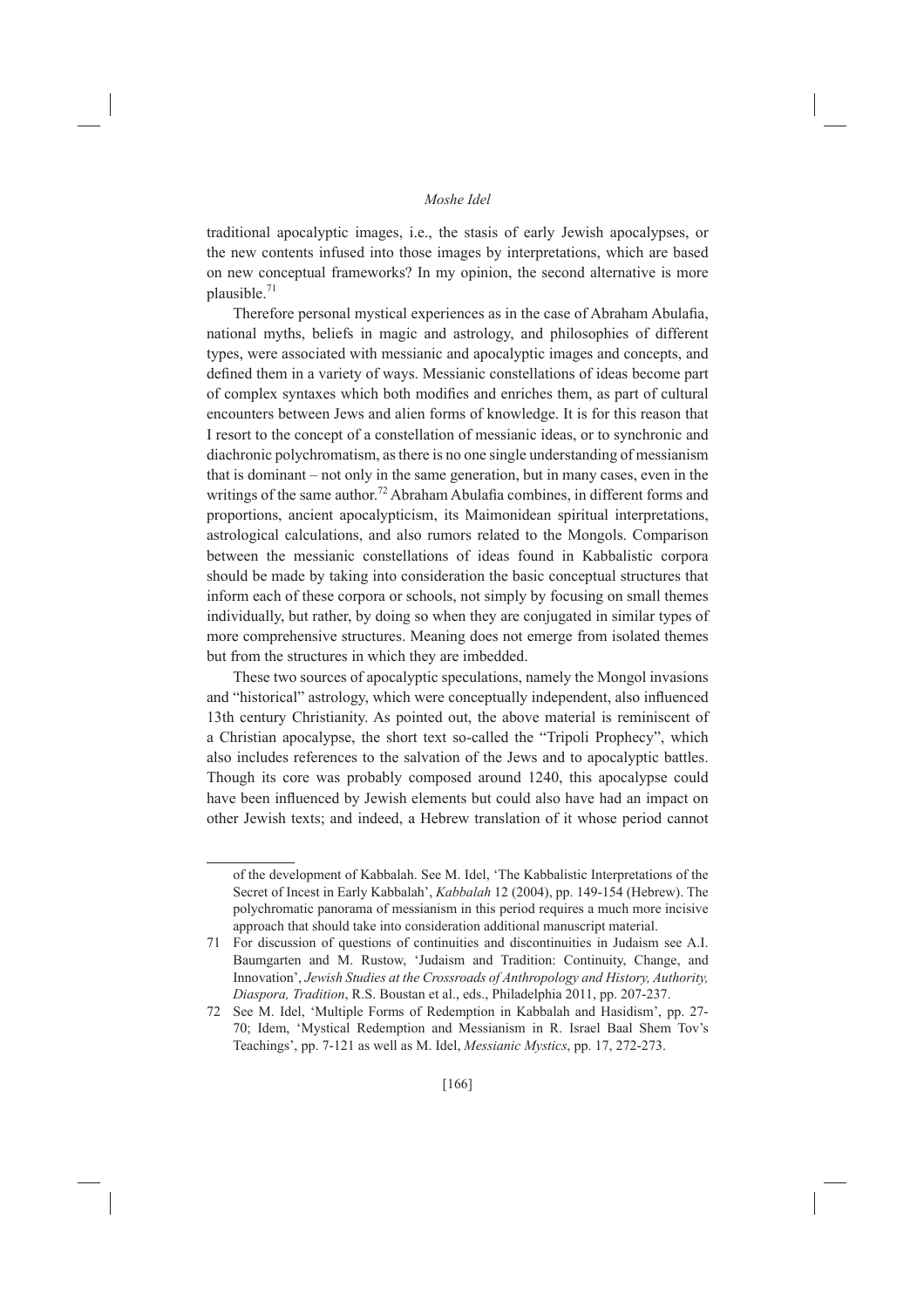be established is found in an anonymous, unidentified manuscript.<sup>73</sup> Therefore, by the scholarly restriction of the wider horizon to questions related solely to the impact of Joachimite or Franciscan sources - whose impact is hardly evident from any of the Kabbalistic sources presented so far in Abulafia's writings – the neglect of much more widespread and explicit discussions regarding the impact of the rumors of the Mongol invasions as the eschatological return of the Ten Lost Tribes becomes evident, creating easy speculations about possibilities and probabilities, accepted as concrete facts. Much more hard historical work is required, including conceptual analyses of the impact of Maimonidean forms of spirituality<sup>74</sup> or of the widespread astrological imagery, as pertinent for the understanding of some developments of Kabbalistic eschatology, especially those of Abulafia. The main problem is not what sort of sources a medieval figure could know - and the conceptual panorama was indeed quite rich; what is more important is what he actually did know, and the above-mentioned sources, astrology and rumors about the Mongols should be considered much more seriously before speculating on other more remote sources. This is especially the case in the second part of the 13th century; some parts of European Jewry had the impression that the emergence of an unexpected super power of obscure extraction, namely the Mongols, and the change of the military status of the Christians in the Holy Land, were portents with messianic overtones.<sup>75</sup>

It seems, therefore, that already in the second part of the 13th century, facts and rumors as to the defeat of their enemies the Christians, more than their own suffering, sometimes nourished messianic expectations among some of the Jews, including Kabbalists.<sup>76</sup> Above I attempted to invoke explicit messianicapocalyptic discussions without addressing the texts in a psycho-historical manner, i.e., by assuming that every Kabbalist was affected by the Mongol rumors,<sup>77</sup> but rather, by restricting my analyses to specific instances alone. At precisely the same time, other Kabbalists wrote without being influenced by apocalyptic or

- 73 See Ibid., Messianic Mystics, p. 377 note 46.
- 74 See also my discussions of a similar methodological problem regarding omissions of Maimonides' thought from a serious discussion of Abulafia's sources in M. Idel, Studies in Ecstatic Kabbalah, pp. 33-44 and more recently in Idem, 'Abraham Abulafia: A Kabbalist "Son of God" on Jesus and Christianity', pp. 74-75.
- 75 It should be mentioned that an apocalyptic vision of Mongol was articulated in the early seventies of the 13th century by a Franciscan monk. See J. Fried, 'Awaiting the Last Days... Myth and Disenchantment', Apocalyptic Time (Studies in the History of Religions 86), A.I. Baumgarten, ed., Leiden, Boston, Köln 2000, p. 301.
- 76 Compare with Scholem's view that messianism and Kabbalah fused only after the expulsion of the Jews from the Iberian Peninsula. Cf. M. Idel, Messianic Mystics, pp. 126-136
- Thus, for example, Nahmanides' eschatology and that of his followers seems to be 77 free of reverberations of both the Mongol rumors and astrology.